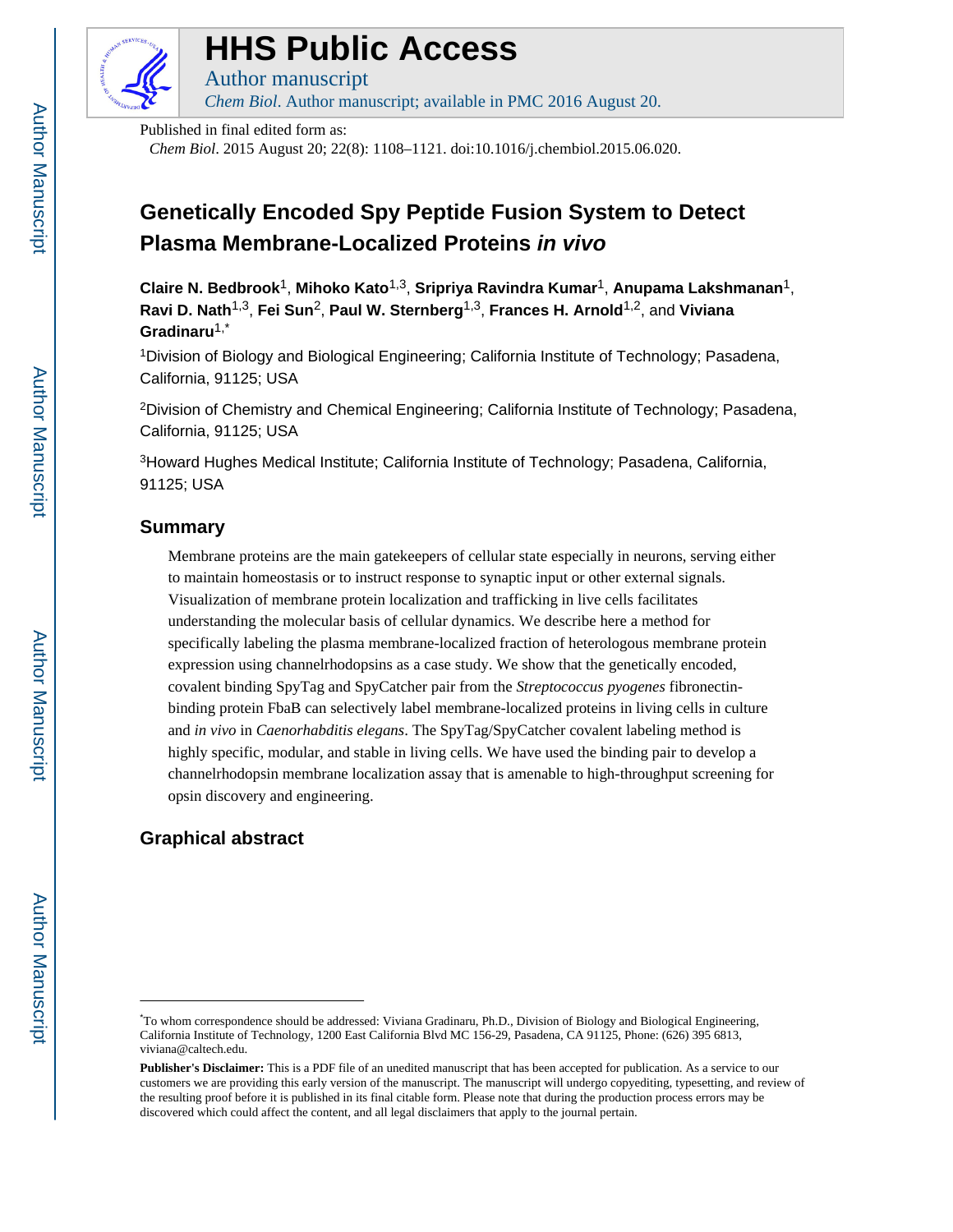

#### **Keywords**

Membrane localization; channelrhodopsin; SpyTag; SpyCatcher; Covalent labeling *in vivo*

## **Introduction**

Real-time visualization of biochemical processes in living cells is aided by methods for specific protein labeling, including genetically encoded fluorescent proteins and synthetic probes. Since their first application as markers for transgenic protein expression and localization in live cells (Chalfie et al., 1994), genetically encoded fluorescent proteins (FP) have been engineered (Tsien, 1998) to offer a palette of colors with enhanced brightness (Goedhart et al., 2012; Tsien, 1998) and various useful properties such as reversible or irreversible photoswitching (Nienhaus and Nienhaus, 2014; Patterson and Lippincott-Schwartz, 2002; Piatkevich et al., 2013; Zhou and Lin, 2013) to aid in tracking protein dynamics (Dean and Palmer, 2014). Synthetic fluorescent probes that covalently label proteins have facilitated live cell imaging (Gautier et al., 2008; Juillerat et al., 2003; Keppler et al., 2003; Los et al., 2008; Uttamapinant et al., 2010) due to their irreversible, highly specific binding. These bright, cell permeable, spectrally diverse, fluorescent probes are ideal for microscopy of cells in culture (Lukinavicius et al., 2013). However synthetic probes must be applied exogenously, making real-time *in vivo* protein tracking difficult. Methods for specific covalent labeling using synthetic fluorescent probes also requires protein tag fusions to the protein of interest: SNAP-tag, 181 amino acids (Gronemeyer et al., 2006; Juillerat et al., 2003; Keppler et al., 2003); CLIP-tag, 181 amino acids (Gautier et al., 2008); or Halo tag, 295 amino acids (Los et al., 2008). The large size of these tags presents the risk that the assay system itself disturbs the natural compartmentalization and localization of the targeted protein.

Here we report a general method for post-translational, covalent labeling of cell surface exposed transgenic proteins using all genetically encoded components. This method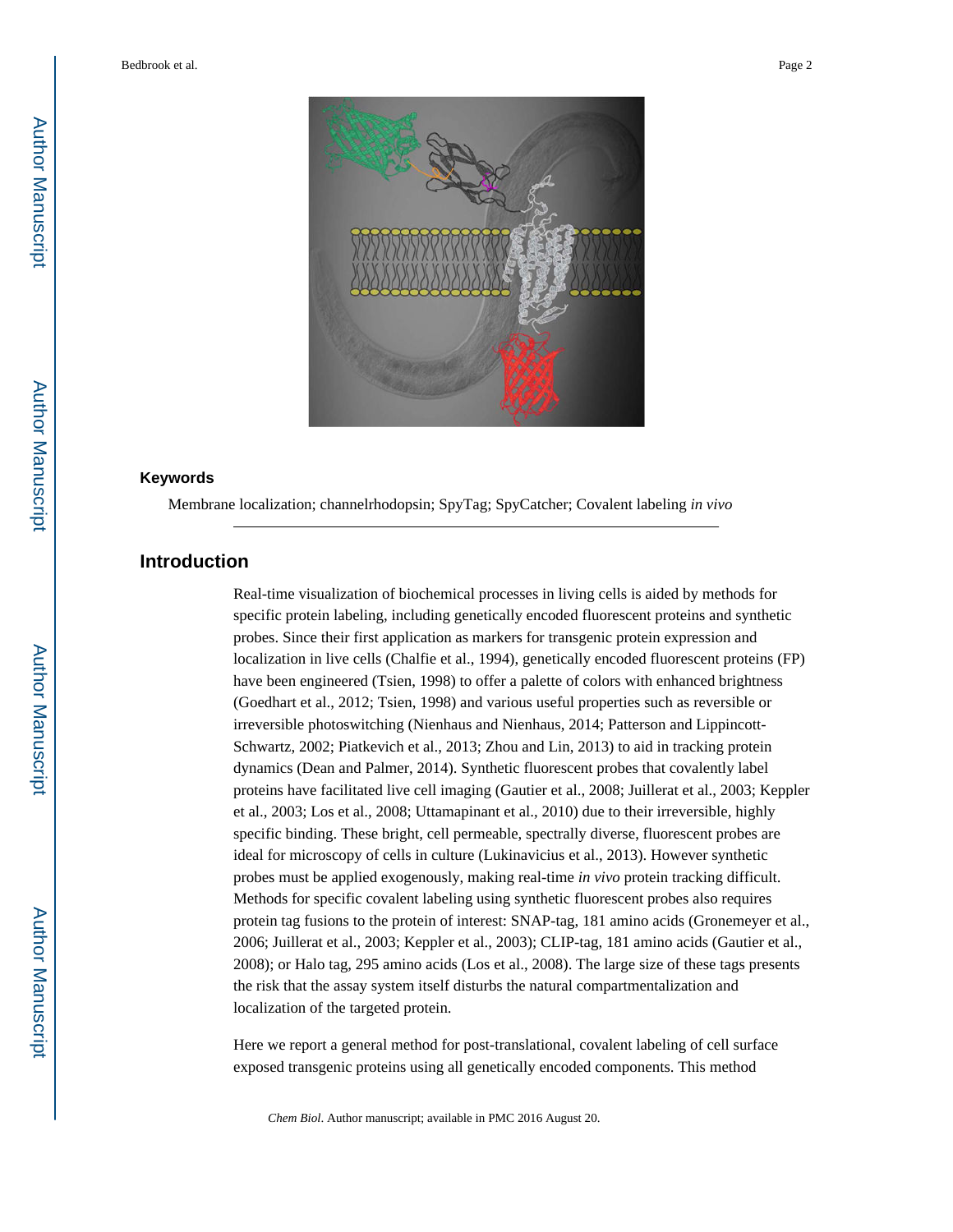specifically and quantitatively labels membrane proteins in living cells without impacting cell viability and therefore enables further experimentation with the labeled cells (e.g. electrophysiology or imaging of protein dynamics). The method uses the covalent SpyTag-SpyCatcher peptide-protein system first described by Zakeri *et al.* (Zakeri et al., 2012) which was structurally characterized and optimized by Li *et al.* (Li et al., 2014). We show that the short peptide tag (SpyTag, 13 amino acids) fused to a membrane protein of interest can form a covalent bond with an exogenously added or expressed SpyCatcher-XFP labeling protein (SpyCatcher, 139 amino acids). This short tag system is ideal for visualizing membrane protein localization since its small size will likely minimize the effect on protein folding and membrane localization relative to the larger tag methods previously described. Here we demonstrate that the inexpensive and scalable SpyTag/SpyCatcher system can be used to 1) label membrane-localized proteins used for optogenetics (channelrhodopsins C1C2 (Kato et al., 2012) and ReaChR (Lin et al., 2013)) and receptors (TrkB) transfected in HEK cells and primary neuronal cultures; 2) aid in membrane protein engineering via an assay for membrane localization in a 96-well plate format platform; and 3) identify membrane protein localization in whole living organisms in an all-genetically encoded fashion.

## **Results**

## **The SpyTag/SpyCatcher pair labels membrane-localized channelrhodopsins in live cultures**

We used the SpyTag/SpyCatcher system to label membrane-localized, light-activated ion channels, channelrhodopsins (ChRs), in live cells. Since the SpyCatcher-XFP is too large to passively cross the membrane, specific labeling of membrane-localized protein requires the SpyTag be fused to a portion of the protein displayed on the extracellular surface. To limit potential disruption to the three-dimensional membrane protein structure we chose to target the SpyTag to the N-terminal region of the channelrhodopsin C1C2, a variant with a known crystal structure (Kato et al., 2012) (Figure 1A), immediately C terminal to the proposed post-translationally cleaved, signal peptide sequence (residues 1-23) (Kato et al., 2012) (Figure 1A). Though previous work on the SpyTag/SpyCatcher system has shown that it is not limited to N- or C-terminal application (Zhang et al., 2013), for our application Nterminal application was optimal. The fluorescent protein mCherry was fused to the Cterminus of the opsin as a marker of total protein expression (Tag-C1C2-mCherry) (Figure 1A). The SpyCatcher binding partner was produced separately for exogenous labeling by expression in *E. coli* with an elastin-like protein (ELP) inserted between SpyCatcher and its GFP fluorescent label (Catcher-GFP), in an attempt to minimize steric interference between the fluorescent protein and the cell membrane. A 6×His tag was inserted at the N-terminus of the SpyCatcher for purification purposes (Figure 1A). Catcher-GFP was expressed in bulk, purified and buffer exchanged to ready it for extracellular application.

The SpyTag-mCherry-labeled C1C2 channelrhodopsin was expressed in human embryonic kidney (HEK) cells, incubated with 25 μM Catcher-GFP protein for 45 min, washed and imaged. Maximum-intensity projections and single plane confocal images show that the SpyCatcher-GFP binds to the membrane-localized fraction of the Tag-C1C2-mCherry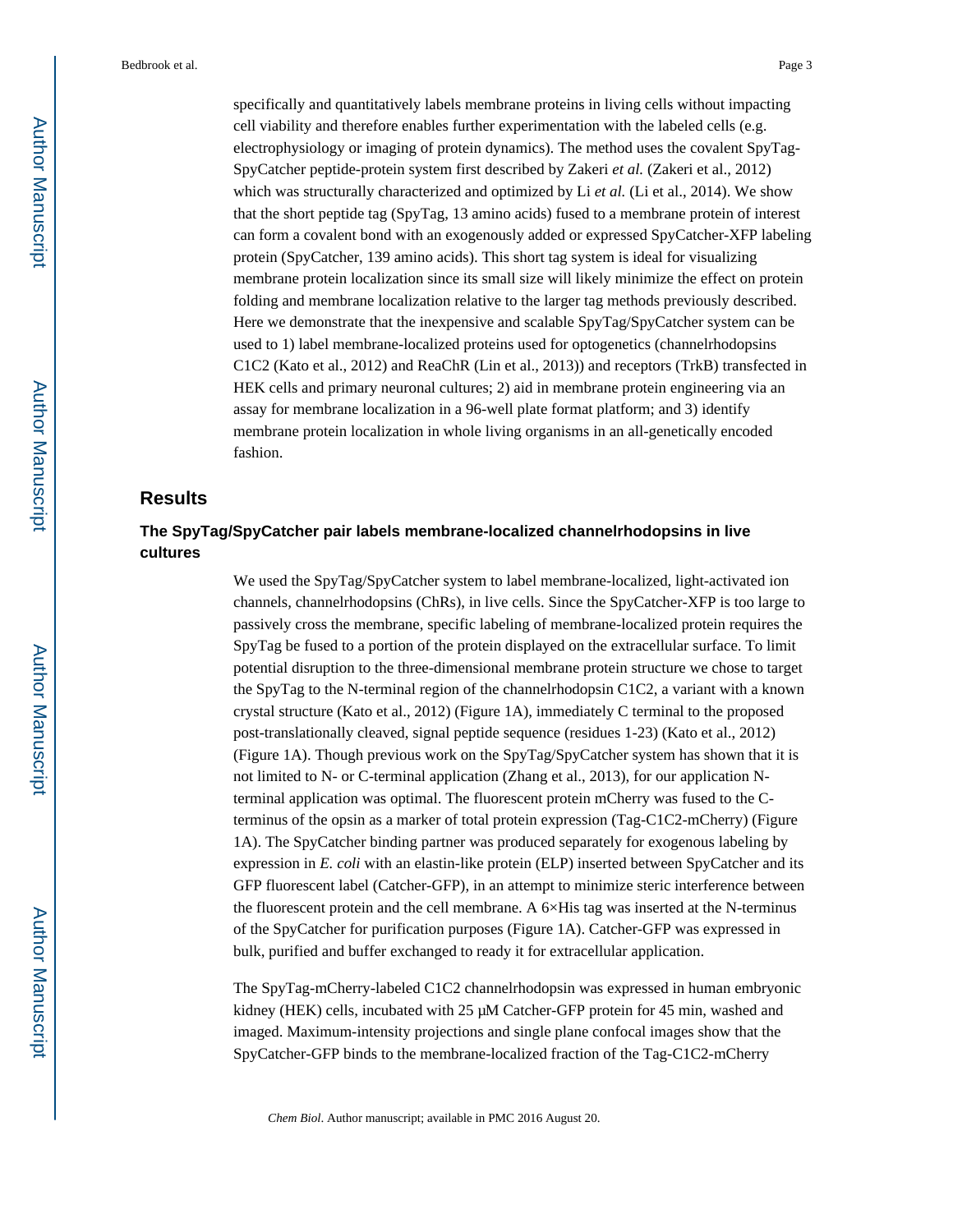expressed in live cells, with minimal background (Figure S1A). Intracellular Tag-C1C2 mCherry protein was not labeled by Catcher-GFP (Figure S1A). Full field, single plane confocal images show that only cells expressing Tag-C1C2-mCherry are labeled with Catcher-GFP (Figure S1A). Intracellular puncta or aggregates of Tag-C1C2-mCherry (Figure S1A) could be due to oligomerization of mCherry (Shemiakina et al., 2012). We chose mCherry because it is the most commonly used red marker for opsins used in optogenetics (Mattis et al., 2012). Because the SpyTag/SpyCatcher system is modular, any FPs can be substituted for mCherry and GFP, as long as they are spectrally distinguishable.

## **Labeling in live cells requires SpyTag display on the cellular surface and covalent binding to SpyCatcher**

The placement of the SpyTag dictates its accessibility for labeling with SpyCatcher. In addition to the constructs discussed above that mediated stable and robust labeling with Catcher-GFP, a number of alternative constructs were built to test the requirements of the SpyTag/SpyCatcher system in live and fixed cells. As expected, Catcher-GFP applied to cultured cells expressing a C-terminal fusion of SpyTag to ChR2-mCherry does not label the inaccessible, intracellular SpyTag (Figure S2B). However, when cells were permeabilized with paraformaldehyde (PFA), SpyCatcher-GFP could label the C-terminal SpyTag (Figure S2B). Mutation of the reactive aspartic acid (D) residue in SpyTag to a non-reactive alanine (A) (Tag(DA)-C1C2-mCherry) leads to no observable labeling with Catcher-GFP when the SpyTag is expressed in HEK cells (Figure 2A), indicating that the covalent bond is required for stable labeling of the membrane-localized Tag-C1C2-mCherry. Placement of the SpyTag N-terminal to the signal peptide cleavage site  $(Tag<sup>0</sup>-ClC2$ -mCherry) also leads to no observable labeling with Catcher-GFP when the SpyTagged construct is expressed in HEK cells (Figure 2A).

## **Labeling of cell surface displayed Tag with Catcher-GFP in complex media and at temperatures suitable for live cell applications**

Catcher-GFP  $(2-50 \mu M)$  added directly to the medium of live cells expressing Tag-C1C2mCherry shows significant labeling of the membrane-localized opsin (Figure 1A and 1B and S1B-D). SpyTag/SpyCatcher covalent binding on the surface of live cells is robust to different temperatures in the range 16-37°C (Figure S1D), consistent with reported binding results using purified SpyTag/SpyCatcher protein (Zakeri et al., 2012). Robust binding in live cells at different temperatures is particularly useful for temperature-dependent protocol such as heat-shock experiments in flies, zebra fish and nematodes i.e. (Glauser et al., 2011; Prober et al., 2008; Schwabe et al., 2013).

In Figure S1B-D the efficiency of the Catcher-GFP binding to the Tag-C1C2-mCherry is reported as the ratio of GFP fluorescence to mCherry fluorescence using measurements of individually selected cells. This binding efficiency metric is internally normalized for the total protein expression level. The results in Figure S1B show Catcher-GFP binding is saturated at 25 μM, and therefore 25 μM Catcher was used for all subsequent experiments in cultured cells. A time course for Catcher-GFP labeling of Tag-C1C2-mCherry expressing cells in culture medium indicates that binding improves with increased incubation time up to one hour (Figure S1C).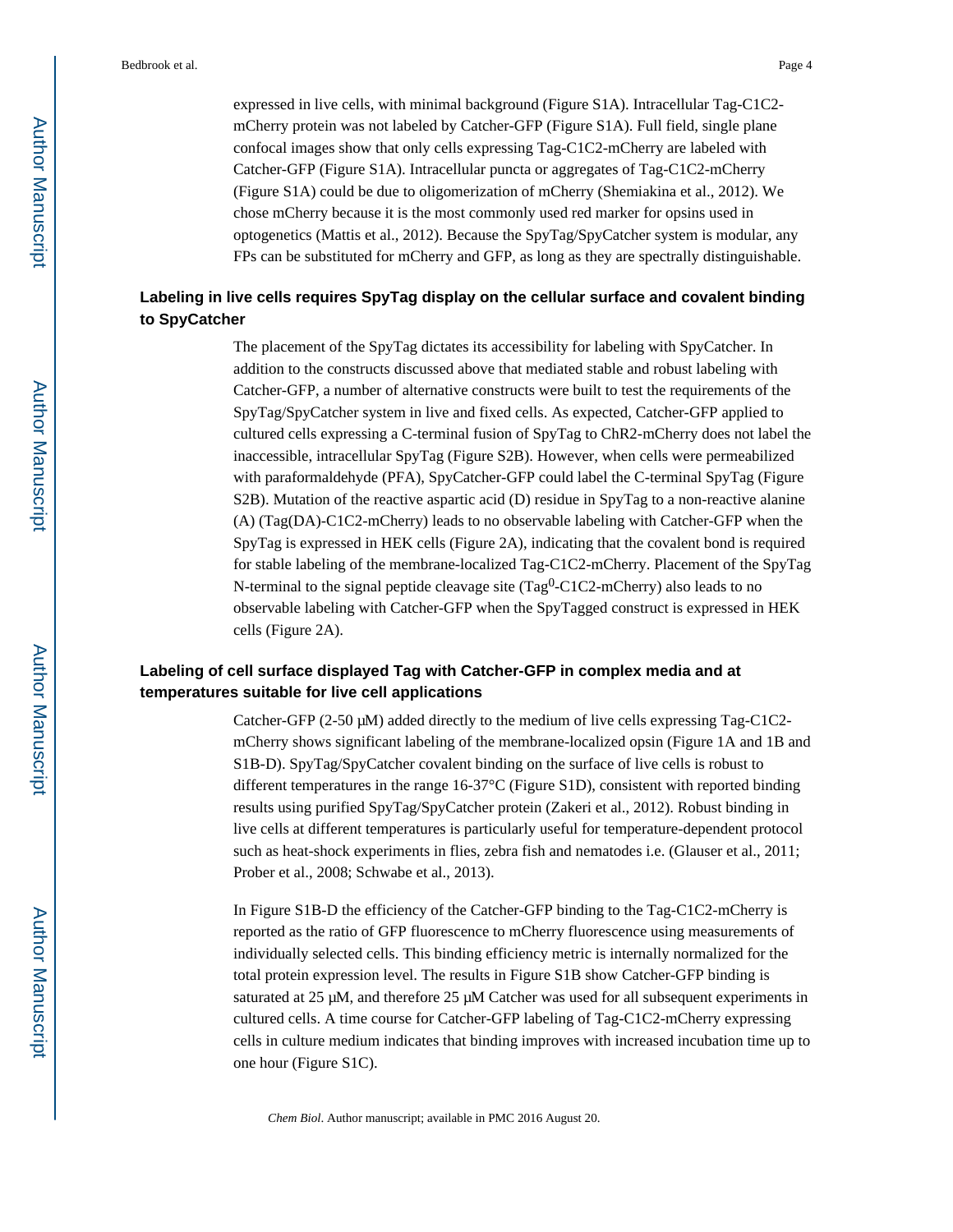## **Addition of the N-terminal Tag and covalent labeling with the Catcher-GFP does not affect channelrhodopsin expression or in vitro function in neurons**

Since the SpyTag/SpyCatcher system gave efficient labeling under optimal live cell conditions, we tested its impact on neuronal function in primary neuronal cultures commonly used for microbial opsin characterization and refinement (Mattis et al., 2012). Application of the Catcher-GFP directly to neuronal medium at 37°C for 1 hour followed by washing with MEM shows efficient membrane labeling and sustained cell health (Figure 1B). This labeling method provided efficient Catcher-GFP binding to membrane-localized Tag-C1C2-mCherry expression in neurons (Figure 1B). These data show distinct membrane labeling at the cell body as well as throughout the axon, dendrites and axon terminals (Figure 1B). Whole-cell patch-clamp recordings of neurons expressing C1C2-mCherry, Tag-C1C2-mCherry and the labeled GFP-Catcher-Tag-C1C2-mCherry complex show no significant differences in photocurrent magnitude or wavelength sensitivity (Figure 1D and 1E) to that of cells expressing similar unlabeled opsin levels (Figure 1C), indicating that the N-terminal SpyTag has no significant effect on opsin properties. Thus Spy-tagged opsin constructs can be used for optogenetic applications and then labeled for follow-up analysis.

To verify that SpyTag can be applied to other channelrhodopsins we inserted SpyTag Cterminal to residue 24 of ReaChR and observed efficient expression and labeling with Catcher-GFP in primary cultured neurons (Figure 2B). Patch-clamp electrophysiological recordings indicate that tagging ReaChR-mCherry does not effect photocurrent magnitude or spectral properties (Figure 2C), similar to the measurements for the tagged C1C2 mCherry in Figure 1E. To test the applicability of the system beyond microbial opsins, we added the SpyTag to the N-terminus of the tropomyosin-related kinase B (TrkB) receptor (Gupta et al., 2013). We observed efficient labeling of the membrane-localized protein with Catcher-GFP in HEK cells and in primary cultured neurons (Figure S3).

#### **SpyTag/SpyCatcher can be used to screen libraries for membrane-localized ChRs**

Because opsin membrane localization is a prerequisite for activity in most optogenetic applications, we have used the SpyTag/SpyCatcher system in 96-well plate format for prescreening libraries of opsin variants for membrane localization. As shown in Figure 2B, the N-terminal Tag-ReaChR-mCherry construct shows good expression and efficient membrane localization. We used Tag-ReaChR-mCherry as a parent for preparing a library of opsin variants and tested the ability of the SpyTag/SpyCatcher membrane localization assay to eliminate mutants with lesser membrane localization. Two residue positions, E130 and N289, identified as being part of the putative channel gate (Kato et al., 2012), were targeted for saturation mutagenesis.

Site-saturation mutagenesis libraries were generated at the E130 and N289 positions. Plasmid DNA from 30 clones was purified for each library (74% coverage) and used to transfect cultured HEK cells in a 96-well format (Figure 3A). Forty-eight hours post transfection, Catcher-GFP was added to the media of expressing HEK cells to label the membrane-localized opsin (Figure 3A). Soluble Catcher-GFP was removed, the cells were washed with maintenance medium, and full field, low magnification  $(10\times)$  images containing hundreds of transfected cells were analyzed for mCherry and GFP fluorescence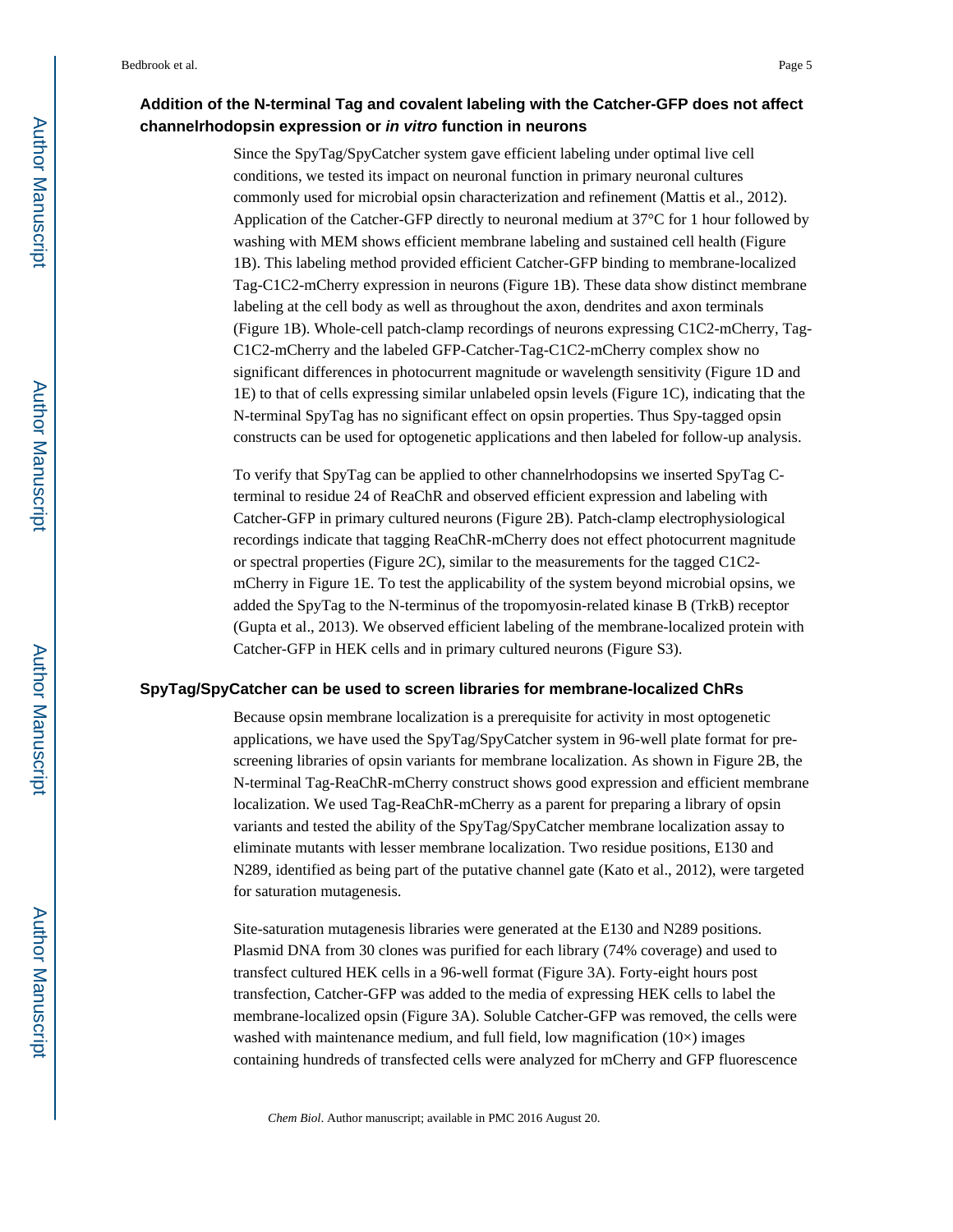(Figure 3A, 3D; Figure S4A). The ratio of GFP/mCherry fluorescence (reflecting the fraction of protein that is membrane localized) for each screened variant was plotted vs. the mCherry fluorescence (total opsin expression) for the two libraries (Figure 3B). Variants from the N298 library generally showed much lower membrane localization compared to the parent (Tag-ReaChR-mCherry) and compared with the E130 library (Figure 3B and 3C).

Four variants showing membrane localization and expression equal to or above the parent Tag-ReaChR-mCherry ('hits') and two variants showing membrane localization significantly worse than the parent ('poor localizers') were selected from the E130 library (Figure 3B) and further characterized. Three 'poor localizer' variants from the N289 library were also selected. No variants from the N289 library gave membrane localization and expression equal to or above the parent so none were selected as 'hits' (Figure 3B). Selected variants were sequenced, re-streaked to obtain high purity DNA for each variant, and used to transfect HEK cells. Catcher-GFP labeling was carried out 48 hours post-transfection. Single-plane, confocal images of expressing, labeled cells of each variant show that each of the 'hits' have predominantly membrane-localized opsin (Tag-ReaChR (E130T, E130G, E130Q and E130L)) while all of the 'poor localizers' show the opsin protein split between intracellular and membrane localization (Tag-ReaChR E130Y and E130D) (Figure 3D; Figure S4B). Quantification of GFP/mCherry fluorescence measurements of individual cells within a population confirms that the variants identified as 'hits' have membrane localization similar to the parent while variants identified as 'poor localizers' have significantly lower GFP/mCherry compared to the parent (Figure 3F; Figure S4E). The mCherry fluorescence quantification shows that only one variant Tag-ReaChR (E130D) had significantly lower overall expression compared to Tag-ReaChR (Figure 3F; Figure S4E).

Electrophysiology was used to compare photocurrents of the 'hits' and the 'poor localizers' of the E130 library (Figure 3G). 'Poor localizers' E130Y and E130D show weak currents, both peak and steady state, compared to the Tag-ReaChR parent under green light (590 nm) activation. This decrease in current is not due to a shift in spectral sensitivity. The maximum excitation wavelength for all variants is closest to 590 nm within the wavelengths tested ranging from 390-650 nm (Figure 3H). Further the decrease in current is not due to an altered reversal potential since the currents at all holding potentials are much lower for the 'poor localizers' when compared with the Tag-ReaChR. The 'hits', on the other hand, show both high and low currents (Figure 3G). This variability is to be expected since total photocurrents are a result of both membrane localization and channel conductance. These data suggest that variants Tag-ReaChR E130T and E130L may have decreased single channel conductance resulting in low currents while variants Tag-ReaChR E130G and E130Q appear to have single channel conductance similar to the parent (Tag-ReaChR). Of particular interest is the variant Tag-ReaChR E130G which has no side chain at residue 130 while the parent has a large, negatively charged side chain, but both variant and parent appear to have similar ion conductance, while introduction of a polar, uncharged side chain (E130T) or a hydrophobic side chain (E130L) both results in what appears to be a strong decrease in the conductance of the channel.

These results indicate that the SpyTag/SpyCatcher system is a useful tool for screening libraries of opsin mutants for membrane localization. Opsin membrane localization is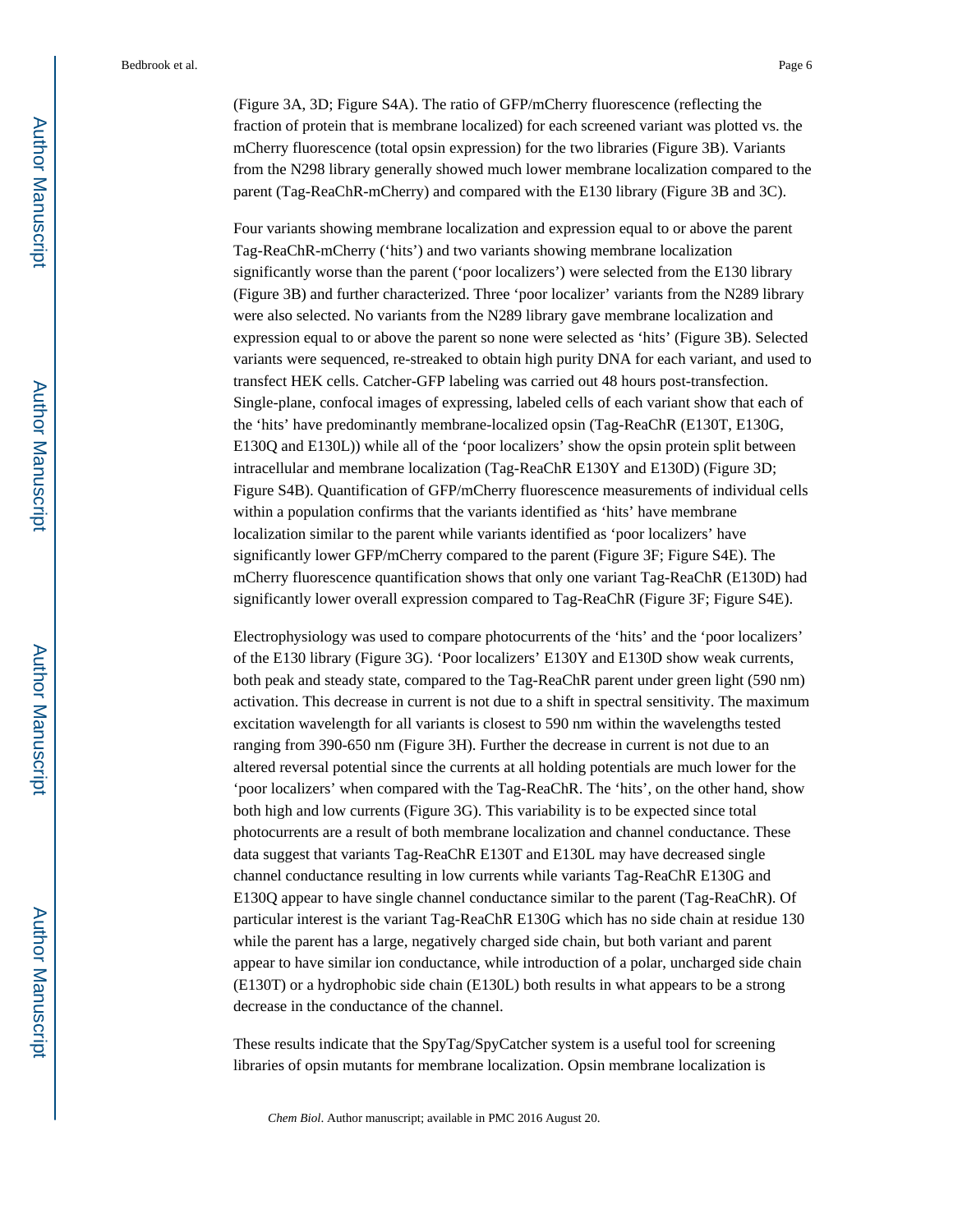sensitive to mutations in the protein, and mutations at some residue positions have more drastic effects on expression and localization than others. This assay can facilitate prescreening of ChRs libraries to eliminate variants with poor localization and enrich for functional ChRs for further analysis using low-throughput but precise methods such as patch-clamp electrophysiology. If hits are identified as having high expression and good membrane localization then using electrophysiology to characterize the hits enables identification of single amino acid substitutions that have significant affect on the channel's electrical properties (i.e. conductance) without the confounding variable of expression and membrane localization.

#### **Stability of SpyTag/Catcher labeling enables monitoring of protein dynamics in living cells**

We hypothesized that the Spy system would be sufficiently stable in live cells to enable observation of protein dynamics. Catcher-GFP was added directly to the medium of Tag-C1C2-mCherry-expressing cells for 1 hour, at which point the cells were washed and imaged for both mCherry fluorescence and GFP fluorescence (Day 1). Labeled cells were then incubated at 37°C for an additional 24 hours and reimaged (Day 2) (Figure S5). The SpyTag/Catcher labeling was strongest on Day 1, but significant labeling was visible after 24 hours (Day 2) (Figure S5), and Catcher-GFP labeling was visible up to 3 days after the initial treatment (Figure S5). These observations indicate that even in a rapidly dividing mammalian cell line the SpyTag/SpyCatcher interaction is maintained at the cell surface over several days though there is a decrease in the observed level of Catcher-GFP.

#### **Comparison of SpyTag/Catcher and SNAP-tag labeling methods**

To test our hypothesis that N-terminal insertion of larger tags, i.e. SNAP-tag, can disturb the natural compartmentalization and localization of a membrane protein we compared the expression, membrane localization and photocurrents of the Tag-C1C2-mCherry construct with a SNAP-tag-C1C2-mCherry construct in HEK cells. The SNAP-tag-C1C2-mCherry was constructed with the SNAP-tag sequence inserted after the signal peptide sequence (residues 1-23) in the same N-terminal position as the SpyTag and the Tag-C1C-mCherry construct. The Tag-C1C2-mCherry construct is able to express and traffic to the plasma membrane more efficiently than the N-terminal SNAP-tag opsin fusion construct (SNAPtag-C1C2-mCherry) in mammalian cell culture when imaged under the same imaging conditions (Figure 4A and Figure 4B). Due to the decrease in localization the SNAP-tagopsin has decreased currents upon activation with 480 nm light (Figure 4C) in cells with similar levels of overall mCherry expression (Figure 4D). Though the SNAP-tag system has enabled post-translational labeling of a number of protein targets (Kohl et al., 2014; McMurray and Thorner, 2008) these results indicate that for tagging channel proteins such as opsin the SpyTag/SpyCatcher system has less effect on native protein trafficking though it should be noted that the performance of one labeling strategy over another is protein specific.

#### **Use of SpyTag/SpyCatcher to label membrane proteins in vivo**

Since all the components of the SpyTag/SpyCatcher labeling method are genetically encoded, it can be applied to living organisms. As proof-of-concept, we specifically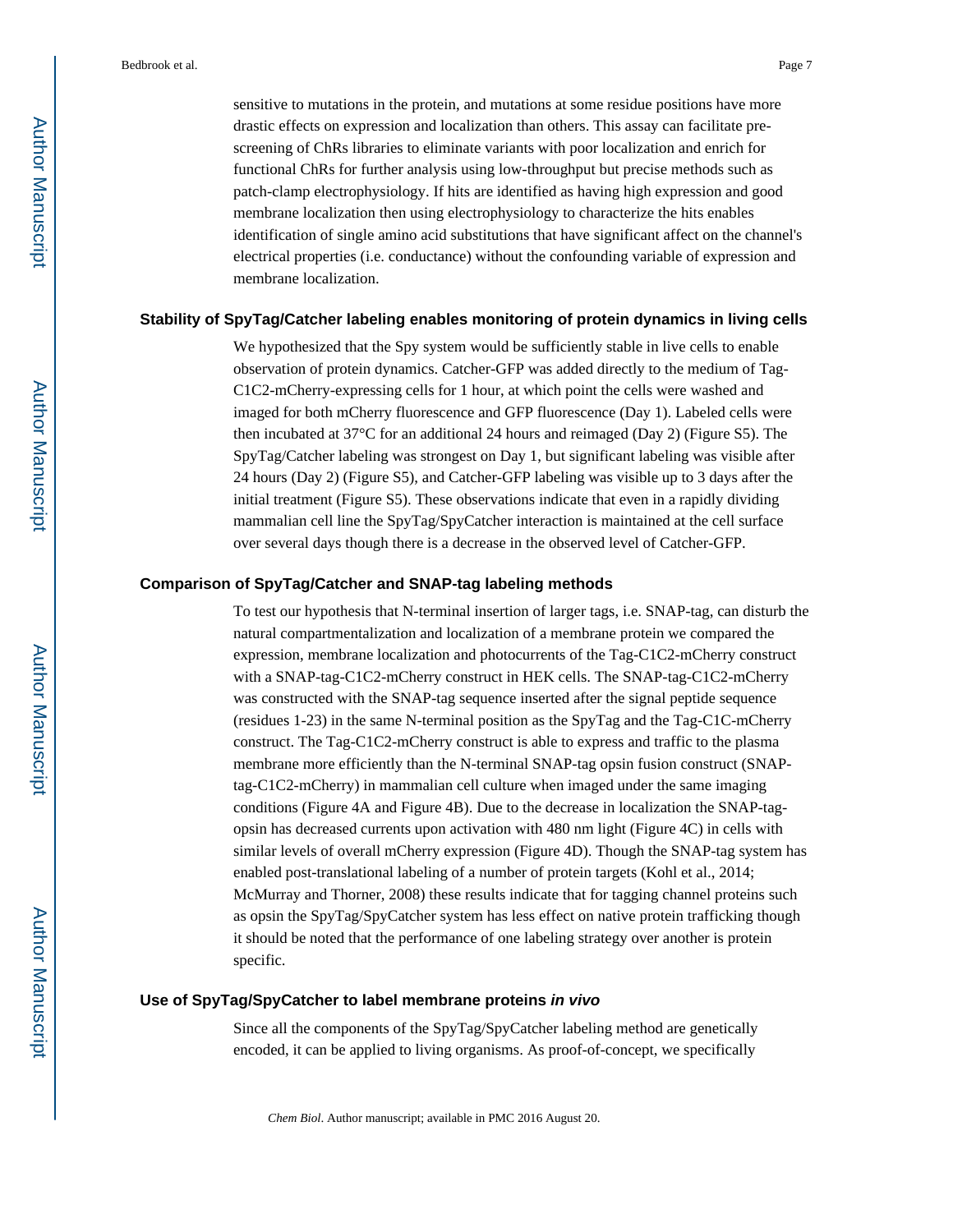expressed Tag-C1C2-mCherry in the gonad of the nematode *C. elegans* and demonstrated that Catcher-GFP labels cells within the organ (Figure 5A). The *C. elegans* gonad arms are shaped through the migration of distal tip cells (DTCs), two cells that cap each end of the tube-like structure (Kimble and Hirsh, 1979). We generated transgenic nematodes that specifically expressed Tag-C1C2-mCherry in the DTCs using an endogenous *hlh-12*  promoter and observed mCherry fluorescence both at the plasma membrane and in internal compartments (Figure 5A). Because the outer cuticle of the animal is not permeable to Catcher-GFP, the gonad was dissected out, fixed and exposed to a solution of purified Catcher-GFP. Tag-C1C2-mCherry expressing DTCs were the only cells in the gonad that were labeled by Catcher-GFP, and its localization was specific to the plasma membrane ( $N =$ 5, Figure 5A). In the control experiment, DTCs that did not express Tag-C1C2-mCherry were not labeled by Catcher-GFP (*N* = 7).

Since both SpyTag and SpyCatcher can be produced endogenously within the organism where the labeling reaction occurs, we then produced transgenic nematodes expressing Tag-C1C2-mCherry in the DTCs under the *hlh-12* promoter and Catcher-GFP under a heat-shock (HS) promoter. The *HS*∷*SpyCatcher-GFP* construct was designed to be expressed in many tissues upon HS treatment and, due to its signal sequence, secreted extracellularly into the body cavity. At room temperature the DTCs expressed only Tag-C1C2-mCherry and no Catcher-GFP ( $N = 15$ , Figure 5B), three hours after a 33<sup>o</sup>C HS treatment, we observ ed specific Catcher-GFP labeling at the DTC plasma membrane  $(N = 6, \text{ Figure 5B})$ . Initially we observed background cytoplasmic fluorescence from Catcher-GFP expression in the cells responsive to HS, however twenty-four hours after HS treatment, the DTC plasma membrane continues to be stably labeled by SpyCatcher-GFP ( $N = 13$ ), and the background Catcher-GFP fluorescence was absent (Figure 5B). To demonstrate specificity of labeling, we HS-treated control animals expressing *HS*∷*Catcher-GFP* but not *hlh-12*∷*Tag-C1C2 mCherry* and observed no Catcher-GFP labeling of DTCs three hours ( $N = 6$ ) or 24 hours (*N*  $= 11$ ) after HS (Figure 5B).

Given that the SpyTagged opsin constructs described here are most useful for neuronal applications we investigated SpyTag/SpyCatcher labeling and function of Tag-ReaChR constructs in *C. elegans* neurons. *C. elegans* has 26 GABA-producing neurons, including 19 D-type neurons that reside in the ventral nerve cord and innervate dorsal and ventral body muscle (Figure 6A and 6C). Activation of these GABA neurons inhibits body muscle contractions and paralyzes the worm (Jorgensen) (Figure S6A, Movie S1). We made transgenic animals expressing Catcher-GFP under heat-shock control and also specifically expressing either Tag-ReaChR-mCherry or the mutant Tag-ReaChR(E130D)-mCherry in GABA neurons. The Tag-ReaChR(E130D)-mCherry mutant was identified in the expression/membrane-localization screen to have poor expression and membrane localization. We used this low expressing mutant both to test the sensitivity of the SpyTag/ SpyCatcher screen *in vivo* and to further validate the screening method's potential to identify high and low expressers. Although the same concentration of transgenes was delivered for both Tag-ReaChR constructs, we found that Tag-ReaChR-mCherry expression is brighter than Tag-ReaChR(E130D)-mCherry (Figure 6A). The mCherry expression in neuronal cell bodies and processes was visible at  $200 \times$  magnification in 47% (N=36) of animals carrying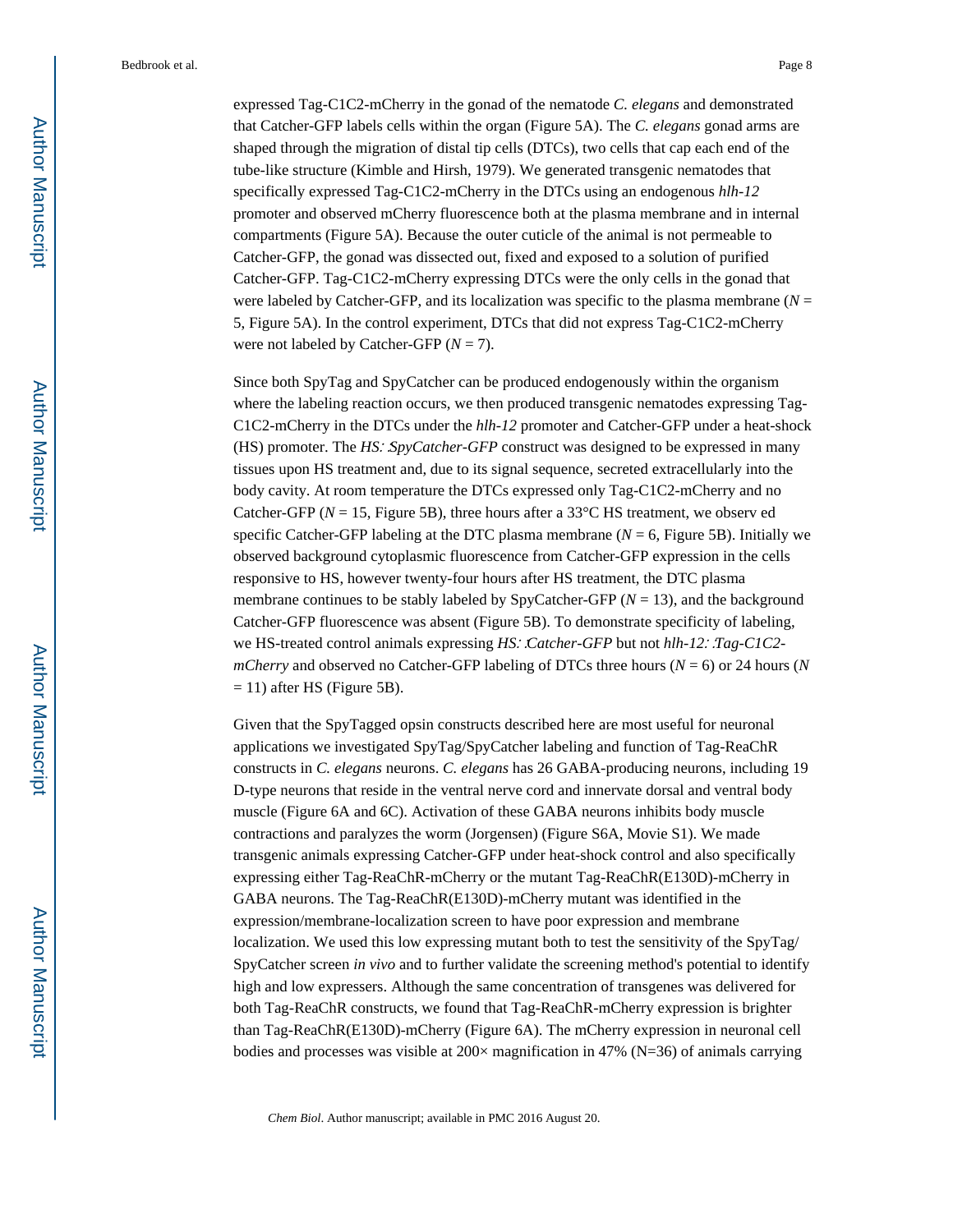the wild-type Tag-ReaChR-mCherry construct, but only in 4% (N=47) of animals carrying the Tag-ReaChR(E130D)-mCherry construct (Figure 6A and 6B). Expression of Tag-ReaChR(E130D)-mCherry was visible at  $1000 \times$  magnification in 28% (N=47) of animals implying that the worms are transgenic but expressing the opsin mutant at very low levels. In *C. elegans* Tag-ReaChR(E130D)-mCherry appears to be expressed at lower levels than the parent molecule with the bulk of the protein localizing to the cell body rather than the cell processes (Figure 6A and 6D). These data are consistent with the mammalian cell culture results. To test labeling of the Tag-ReaChR constructs we heat-shock treated both transgenic animals, and examined labeling of Tag-ReaChR-mCherry and Tag-ReaChR(E130D)-mCherry by Catcher-GFP 24 hours after heat-shock. We observed specific Catcher-GFP labeling of the Tag-ReaChR expressing GABA neurons and processes for both constructs, but consistent with their expression levels, the Catcher-GFP labeling was brighter in Tag-ReaChR-mCherry over Tag-ReaChR(E130D)-mCherry (Figure 6D). These results indicate that the SpyTag/SpyCatcher assay can be used *in vivo* to measure varying levels of expression and to differentiate between high and low membrane localization.

We tested whether the tagged opsin construct described in this study, could be used *in vivo*  to induce light activated behaviors. We measured the impact of the Tag-ReaChR-mCherry and Tag-ReaChR(E130D)-mCherry expression on the locomotion behavior of the animal upon light activation. We selected animals expressing high levels of Tag-ReaChR-mCherry based on mCherry visibility at 200× magnification, and of mutant Tag-ReaChR(E130D) mCherry based on visibility at 1000× magnification. By individually assaying the animal's locomotion behavior in response to green light, we found that 100% of animals expressing wild-type (N=11) or mutant (N=10) Tag-ReaChR-mCherry immediately became paralyzed upon green light activation and recovered movement when the light was turned off (Figure S6, Movie S1). Low expressing animals tested showed no effective paralysis upon light activation. Animals expressing high levels of wild-type Tag-ReaChR-mCherry but grown without all trans-retinal (ATR) did not become paralyzed in response to green light (N=3). Catcher-GFP labeling of Tag-ReaChR-mCherry did not affect the ReaChR function as shown by the results that  $100\%$  of animals (N=6) exhibited paralysis in response to green light exposure 4 hours after heat-shock treatment.

## **Discussion**

This work demonstrates the SpyTag/SpyCatcher as a versatile system for the characterization of membrane localization of channels and receptors in live cells and organisms. The irreversible covalent interaction between the surface-displayed SpyTag, fused to a membrane protein, and the extracellular, SpyCatcher-GFP is not affected by competing proteins in complex culture media or in cells *in vivo* and permits efficient longterm labeling without disturbing cell viability. N-terminal insertion of the SpyTag into the ReaChR (Lin et al., 2013) and C1C2 (Kato et al., 2012) ChRs had no significant effect on their expression levels, membrane localization, or photocurrents which is not the case for the SNAP-tag cell-surface labeling method tested.

An application of the SpyTag/SpyCatcher system validated here is screening membrane localization of opsins in mammalian cells in high throughput to support directed evolution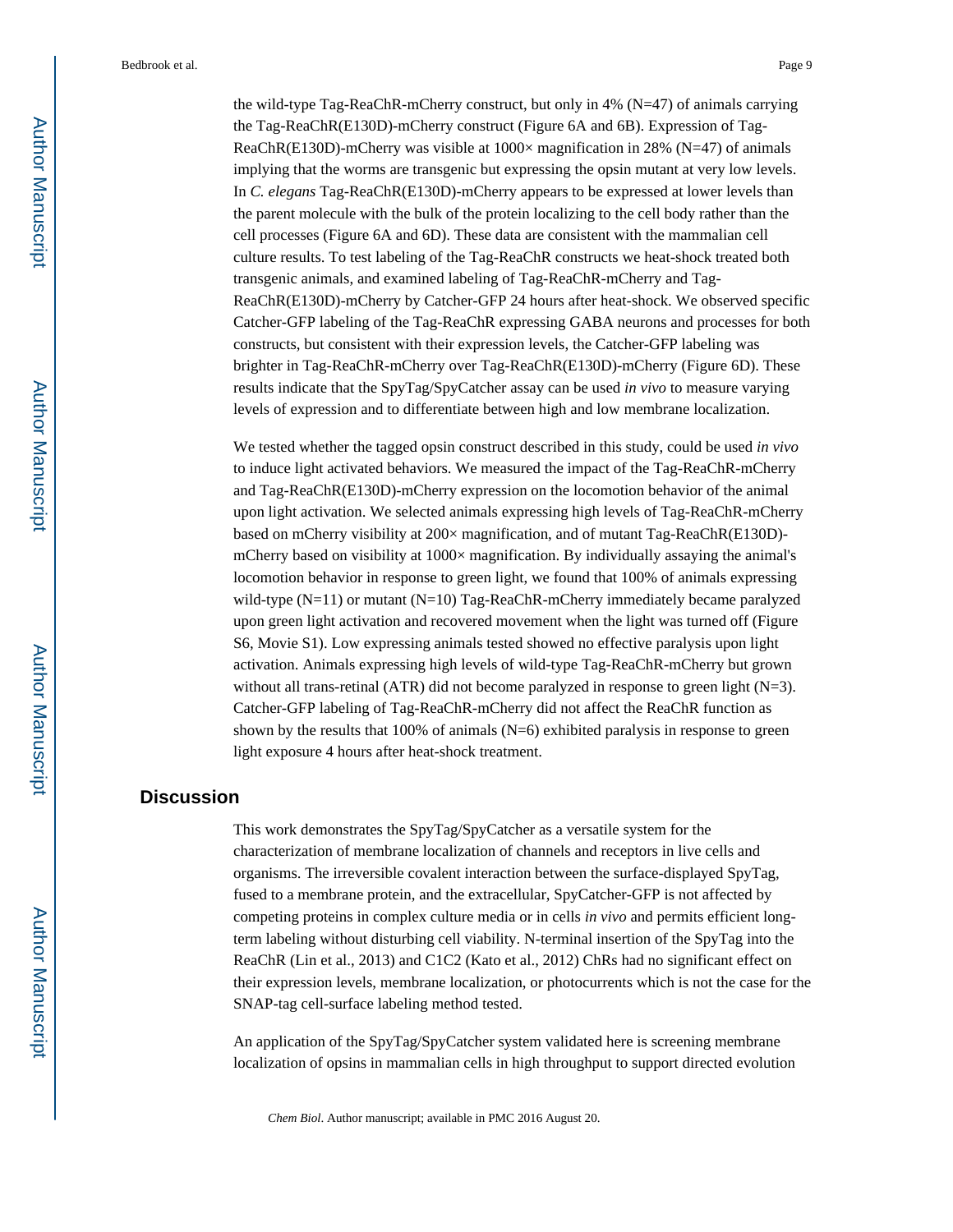experiments for the discovery of improved opsins (Berndt et al., 2014; Hochbaum et al., 2014; Klapoetke et al., 2014; Wietek et al., 2014). Membrane localization of ChRs is crucial to their ability to mediate efficient neuronal modulation (Hausser, 2014). We demonstrate that the SpyTag/SpyCatcher system can be used in a 96-well format to enrich mutant libraries for membrane localizing variants that are therefore worthy of detailed, but timeinvolved, electrophysiological characterization. This method enables screening libraries to identify a reduced number of candidates for detailed characterization. This is important because the number and complexity of characteristics of a useful opsin (speed, wavelength sensitivity, photocurrent strength, ion selectivity, and reversal potential) require extensive variant-by-variant analysis (Mattis et al., 2012).

We shows that the SpyTag/SpyCatcher system can be used in live cells to label membranelocalized receptors (TrkB). The long-term stability of labeling and the neutral impact on cellular viability make the SpyTag/SpyCatcher useful for monitoring endocytosis of receptors. This is especially relevant in receptor systems in which insertion and endocytosis are critical to altering neuronal excitability, e.g. AMPA or NMDA receptors (Malenka and Bear, 2004). We have successfully applied this method for *in vivo* labeling of proteins in live *C. elegans*, while retaining protein function for subsequent behavioral assays. Even *in vivo*  the SpyCatcher is able to label low levels of expression of the SpyTagged molecule. Given this work the SpyTag/SpyCatcher could be used between cells on the extracellular matrix, to track transient interactions during development, or in response to physiological changes in live animals (i.e. *C. elegans*). Our work described here is dedicated to labeling tagged heterologous membrane proteins, however, with recent advances in genome editing via, e.g. CRISPR/Cas9 (Cong et al., 2013) the SpyTag/SpyCatcher system could also be expanded to label endogenous proteins.

The SpyTag/SpyCatcher genetically encoded post-translational fusion system can be used as an affordable, highly specific, binding assay for live and fixed cells in culture and *in vivo*. The SpyTag/SpyCatcher system is between 20-50× less expensive than using SNAP-tag labeling probes (New England BioLabs, S9124S) and between 14-35× less expensive than using FLAG-tag/secondary antibodies (Sigma-Aldrich, F3165/Life Technologies, A27022). This cost advantage enables high-throughput screening and large tissue volume labeling for which the cost of the labeling molecule can be prohibitive. The SpyTag and SpyCatcher have a covalent, irreversible interaction which is advantages for experiments that require long experimental times, *in vivo* labeling, and to reduce the level of labeling variability from well-to-well for high-throughput screening. The labeling protein can be fused to any fluorescent protein or enzyme for detection and can be bulk-produced, making it a preferred option when large amounts of antibodies are required, for example staining of whole cleared organs or thick tissue slices (Chung et al., 2013; Yang et al., 2014). The SpyTag and SpyCatcher are both genetically encoded which allows for *in vivo* post-translational labeling something that is not possible with antibodies, SNAP-tag/CLIP-tag/Halo-tag or other labeling methods that rely on synthetic probes. Finally, we present the generation and validation of two SpyTagged, spectrally separate, channelrhodopsin molecules (SpyTag-C1C2 and SpyTag-ReaChR) which can be used for optogenetic experiments.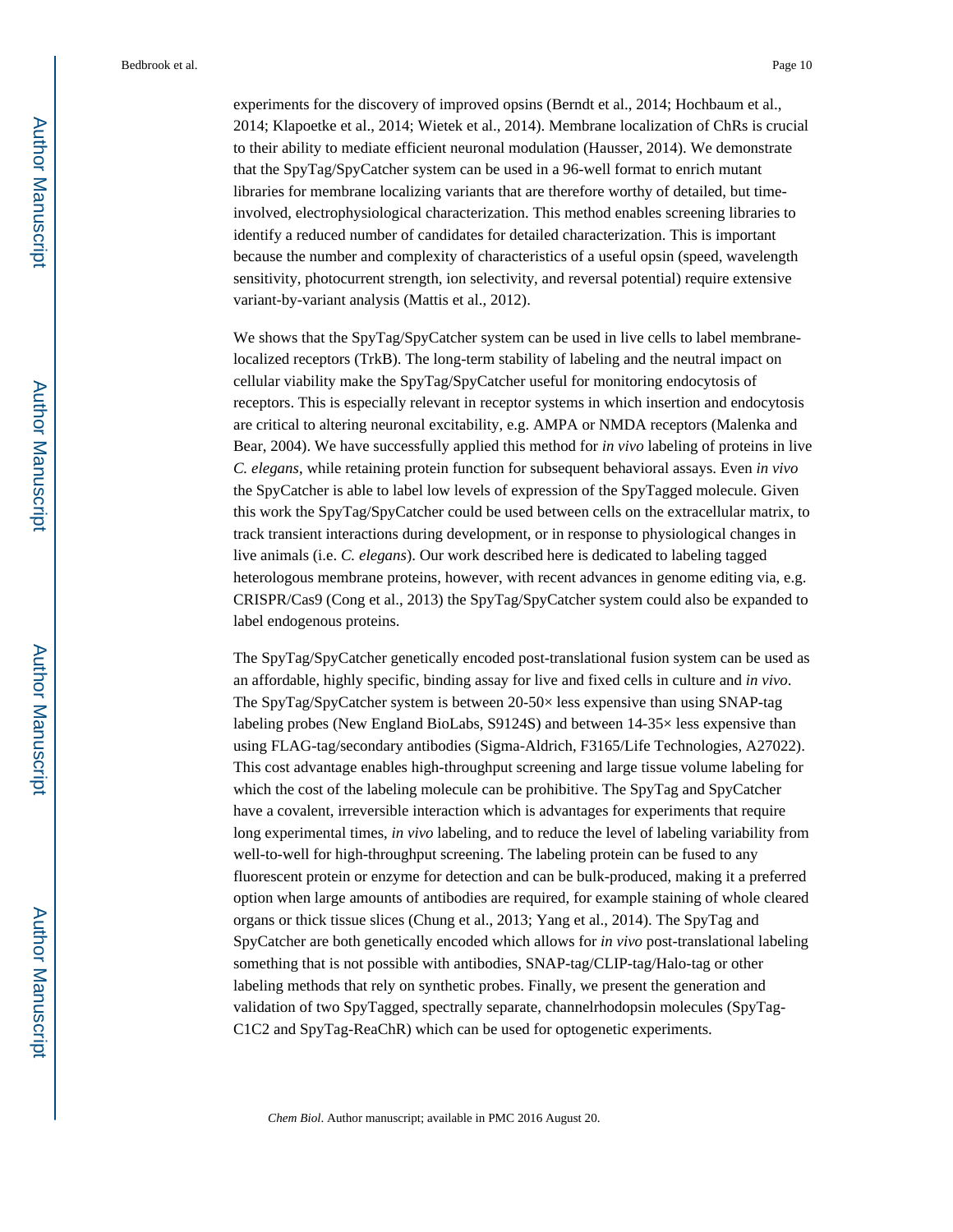## **Significance**

We report a stable, genetically encoded protein labeling system for the visualization of membrane protein localization in live cells. Taking advantage of the high specificity and modularity of this membrane protein labeling method we have used it to develop a channelrhodopsin membrane localization assay that is amenable to high-throughput screening for opsin discovery and engineering. We have validated the labeling method for monitoring real time protein dynamics in living organisms. We hope this work will encourage the application of the SpyTag/SpyCatcher system to living animals.

## **Experimental Procedures**

#### **Ethics statement**

All experiments using animals in this study were approved by Institutional Animal Care and Use Committee (IACUC) at the California Institute of Technology.

#### **Generating constructs and site-saturation library**

SpyTag/Catcher & SNAP-tag fusion constructs were generated through standard molecular biology cloning techniques. All constructs were verified by sequencing and reported in Table S2. Site-saturation libraries of the *SpyTag-ReaChR-mCherry* parent were built using the 22c-trick method reported in (Kille et al., 2013) at position E130 and N298. Ten clones from each library we sequenced to test for library quality. DNA from individual clones was isolated and used to transfect HEK cells for further testing. For detailed methods see Supplemental Methods.

#### **SpyCatcher production and labeling of HEK cells and primary neuronal cultures**

Recombinant SpyCatcher for exogenous application was expressed and purified in bulk from *E. coli* strain *BL21(DE3)* harboring the *pQE80l-T5*∷*6×his-SpyCatcher-Elp-GFP*  plasmid. Cells were grown at 37 °C in TB, expression was induced with 1 mM IPTG at 30 °C, and after 4 hours, cells were harvested. Protein purifiation was done on HiTrap columns (GE Healthcare, Inc.) following column manufactur's recommendations.

HEK cells and primary neuronal cultures were maintained and transfected using standard methods. For detailed methods see Supplemental Methods. Both HEK cells and neurons went through SpyCatcher labeling 48 hours post-transfection. Unless otherwise noted the SpyCatcher-GFP was added to the media of HEK cells at a final concentration of 25 μM and the cells were then incubated for 45 minutes – 1 hour at 25 °C. After labeling HEK cells were washed with D10 three to four times. Cells were then returned to incubate at 37 °C for 10 minutes to 1 hour before imaging. For more details on SpyCatcher labeling protocol for 96-well plate see Supplemental Methods. SpyCatcher labeling of neurons was carried out in 500 μl of the neuronal maintenance media in a 24-well plate. SpyCatcher was then added to each well of neurons for a final concentration of 25 μM. The neurons were then incubated with the SpyCatcher for 45 minutes – 1 hour at 37 °C for labeling. After labeling cells were washed in Minimal Essential Media (MEM) three to four times. After washing the neurons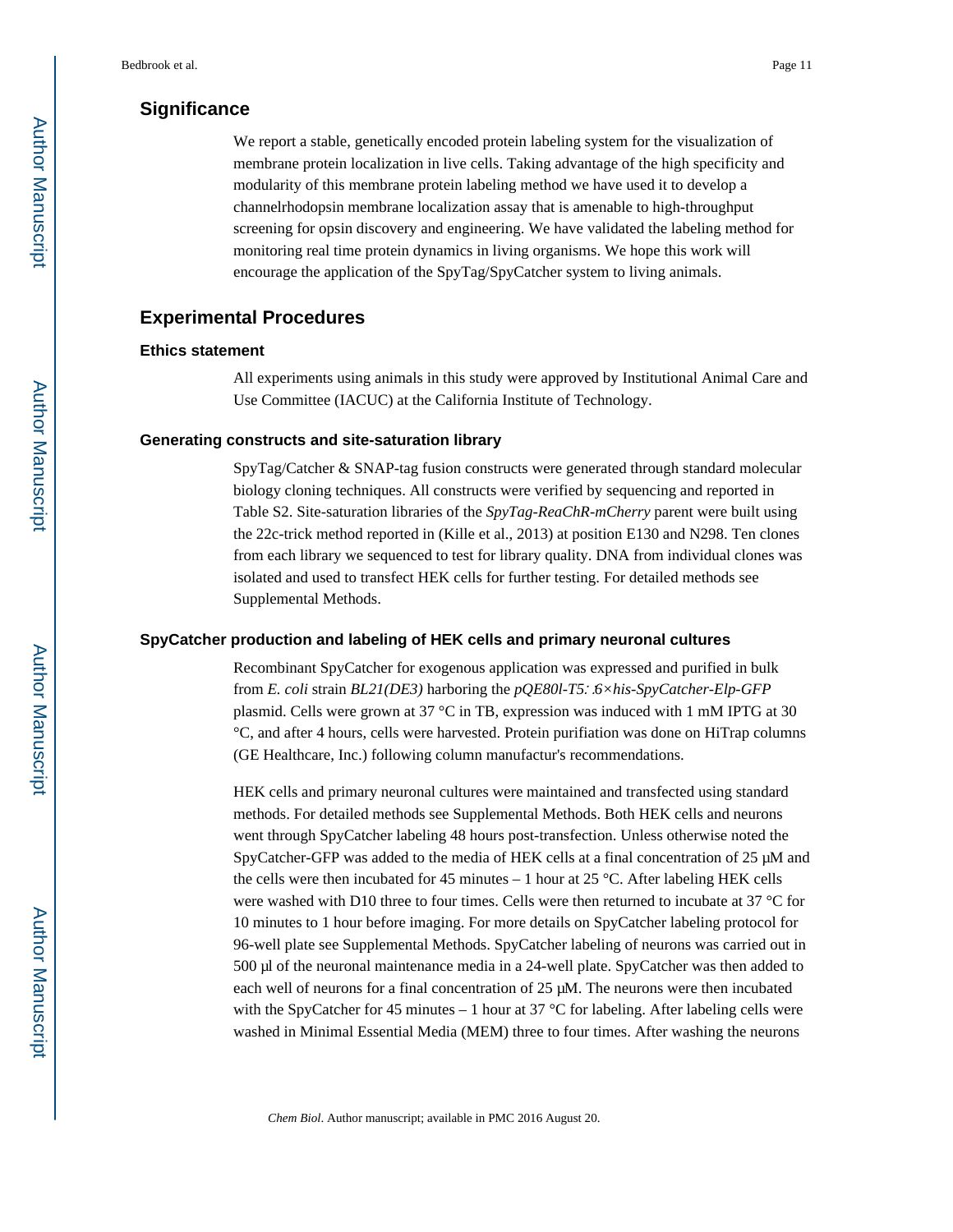were placed back into the stored neuronal maintenance media without SpyCatcher and incubated at 37 °C for 10 minutes to 1 hour before imaging.

#### **C. elegans experiments**

Transgenic *C. elegans* expressing each Tag-opsin construct were generated by DNA injection into *unc-119* mutant animals. A transgenic *C. elegans* line expressing heat-shock activated Catcher-GFP and cell-type specific expression of the tagged opsin was generated by co-injecting plasmid DNA of both constructs into *unc-119* mutant animals. To induce expression of Catcher-GFP *C. elegans* were heat-shock treated at 33°C for 15 minutes in a water bat h. Following heat-shock, animals were allowed to recover at room temperature. At specific time points they were placed on an agar pad in 3 mM levamisole and imaged. For behavioral experiments transgenic animals expressing Tag-opsin constructs were grown on NGM plates with OP50 bacteria and all-trans retinal. L4-stage transgenic animals were placed on plates and grown in the dark for approximately 16 hours. To assay paralysis, animals were transferred individually onto plain NGM plates and their movement was monitored on a dissecting microscope (Leica) at  $2.5\times$  magnification for 10 s without green light, 5 s with green light illumination, and 10 s without green light. More details on generation and maintenance of SpyTag-C1C2-mCherry, SpyTag-ReaChR-mCherry, SpyTag-ReaChR(E130D)-mCherry, and SpyCatcher-GFP transgenic *C. elegans* strains, SpyCatcher-GFP staining of dissected *C. elegans* gonad, heat-shock treatment to induce SpyCatcher-GFP expression and locomotion assay evoked by green light can all be found in Supplemental Methods.

#### **Electrophysiology**

Conventional whole-cell patch-clamp recordings were done in cultured HEK cells and cultured rat hippocampal neurons at 2 days post transfection. For detailed methods see Supplemental Methods.

#### **Fluorescence imaging and data analysis**

Fluorescence analysis of single cells was done by manually selecting regions around each cell in ImageJ and fluorescence measurements were recorded for each region of interest (ROI). The same ROI was used for both the mCherry and GFP fluorescence measurements in co-labeled cells. Fluorescence analysis and comparison between populations of cells expressing different opsin variants was done using a custom MATLAB script. For detailed methods see Supplemental Methods. Statistical methods- One-way ANOVA, unpaired student's *t*-tests and Dunnett's multiple comparison tests were performed using GraphPad Prism (version 6.04 for Windows, GraphPad Software, San Diego California USA, [www.graphpad.com](http://www.graphpad.com)).

## **Supplementary Material**

Refer to Web version on PubMed Central for supplementary material.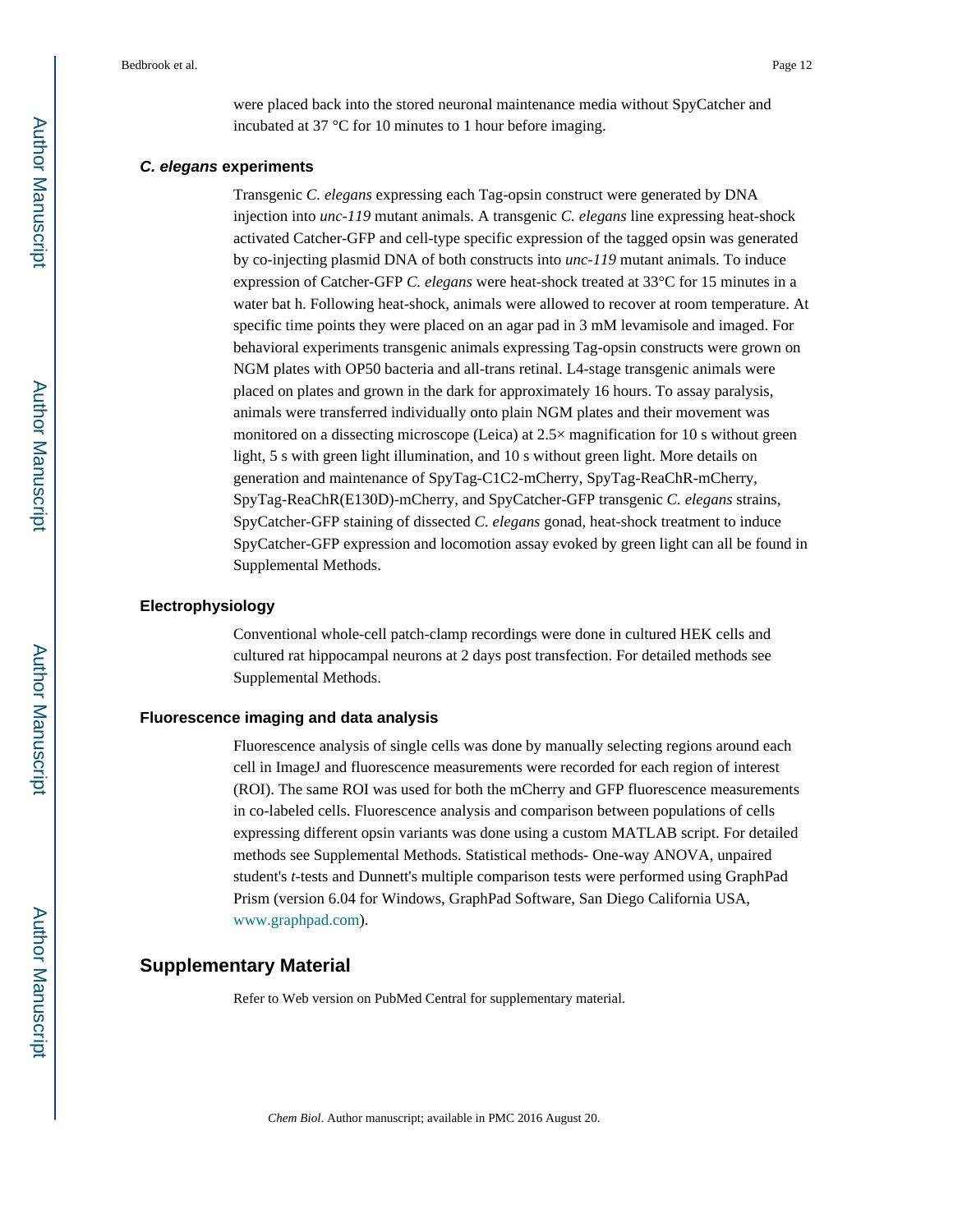## **Acknowledgments**

We thank the Gradinaru and Arnold labs for helpful discussions, and Han Wang of the Sternberg lab for assistance with behavioral assays. We also thank Sheri McKinney for assistance with cultured neurons and Dr. John Bedbrook for critical reading of the manuscript. This work was funded by the NIH / NINDS New Innovator (NIH IDP20D017782-01), the Beckman Institute for Optogenetics and CLARITY, the Gordon and Betty Moore Foundation through Grant GBMF2809 to the Caltech Programmable Molecular Technology Initiative (to VG and FHA); by NIH 1R21MH103824-01 (to VG and FHA); and by the Institute for Collaborative Biotechnologies through grant W911NF-09-0001 from the U.S. Army Research Office (to FHA). The content of the information does not necessarily reflect the position or the policy of the Government, and no official endorsement should be inferred. PWS is an investigator with the HHMI, which supported this research. CNB acknowledges support from the NIMH of the NIH for the NRSA fellowship under Award Number F31MH102913.

## **References**

- Berndt A, Lee SY, Ramakrishnan C, Deisseroth K. Structure-guided transformation of channelrhodopsin into a light-activated chloride channel. Science. 2014; 344:420–424. [PubMed: 24763591]
- Chalfie M, Tu Y, Euskirchen G, Ward WW, Prasher DC. Green fluorescent protein as a marker for gene expression. Science. 1994; 263:802–805. [PubMed: 8303295]
- Chung K, Wallace J, Kim SY, Kalyanasundaram S, Andalman AS, Davidson TJ, Mirzabekov JJ, Zalocusky KA, Mattis J, Denisin AK, et al. Structural and molecular interrogation of intact biological systems. Nature. 2013; 497:332–337. [PubMed: 23575631]
- Cong L, Ran FA, Cox D, Lin S, Barretto R, Habib N, Hsu PD, Wu X, Jiang W, Marraffini LA, et al. Multiplex genome engineering using CRISPR/Cas systems. Science. 2013; 339:819–823. [PubMed: 23287718]
- Dean KM, Palmer AE. Advances in fluorescence labeling strategies for dynamic cellular imaging. Nature chemical biology. 2014; 10:512–523. [PubMed: 24937069]
- Gautier A, Juillerat A, Heinis C, Correa IR Jr, Kindermann M, Beaufils F, Johnsson K. An engineered protein tag for multiprotein labeling in living cells. Chemistry & biology. 2008; 15:128–136. [PubMed: 18291317]
- Glauser DA, Chen WC, Agin R, Macinnis BL, Hellman AB, Garrity PA, Tan MW, Goodman MB. Heat avoidance is regulated by transient receptor potential (TRP) channels and a neuropeptide signaling pathway in Caenorhabditis elegans. Genetics. 2011; 188:91–103. [PubMed: 21368276]
- Goedhart J, von Stetten D, Noirclerc-Savoye M, Lelimousin M, Joosen L, Hink MA, van Weeren L, Gadella TW Jr, Royant A. Structure-guided evolution of cyan fluorescent proteins towards a quantum yield of 93%. Nature communications. 2012; 3:751.
- Gronemeyer T, Chidley C, Juillerat A, Heinis C, Johnsson K. Directed evolution of O6-alkylguanine-DNA alkyltransferase for applications in protein labeling. Protein engineering, design & selection : PEDS. 2006; 19:309–316.
- Gupta VK, You Y, Gupta VB, Klistorner A, Graham SL. TrkB Receptor Signalling: Implications in Neurodegenerative, Psychiatric and Proliferative Disorders. International journal of molecular sciences. 2013; 14:10122–10142. [PubMed: 23670594]
- Hausser M. Optogenetics: the age of light. Nature methods. 2014; 11:1012–1014. [PubMed: 25264778]
- Hochbaum DR, Zhao Y, Farhi SL, Klapoetke N, Werley CA, Kapoor V, Zou P, Kralj JM, Maclaurin D, Smedemark-Margulies N, et al. All-optical electrophysiology in mammalian neurons using engineered microbial rhodopsins. Nature methods. 2014
- Jorgensen, EM. WormBook. T.C.e.R. Community, ed. (WormBook); GABA.
- Juillerat A, Gronemeyer T, Keppler A, Gendreizig S, Pick H, Vogel H, Johnsson K. Directed evolution of O6-alkylguanine-DNA alkyltransferase for efficient labeling of fusion proteins with small molecules in vivo. Chemistry & biology. 2003; 10:313–317. [PubMed: 12725859]
- Kato HE, Zhang F, Yizhar O, Ramakrishnan C, Nishizawa T, Hirata K, Ito J, Aita Y, Tsukazaki T, Hayashi S, et al. Crystal structure of the channelrhodopsin light-gated cation channel. Nature. 2012; 482:369–374. [PubMed: 22266941]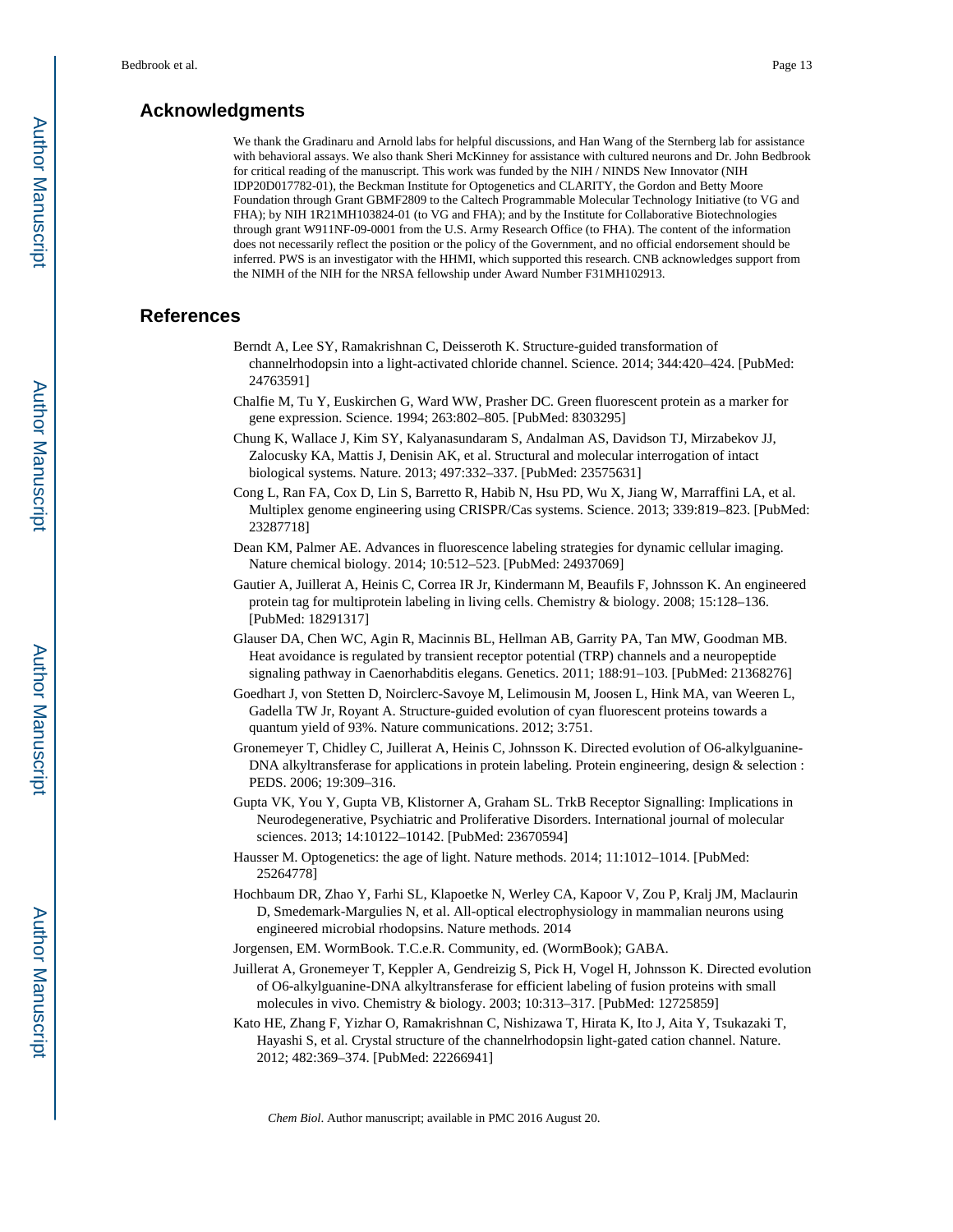- Keppler A, Gendreizig S, Gronemeyer T, Pick H, Vogel H, Johnsson K. A general method for the covalent labeling of fusion proteins with small molecules in vivo. Nature biotechnology. 2003; 21:86–89.
- Kille S, Acevedo-Rocha CG, Parra LP, Zhang ZG, Opperman DJ, Reetz MT, Acevedo JP. Reducing codon redundancy and screening effort of combinatorial protein libraries created by saturation mutagenesis. ACS synthetic biology. 2013; 2:83–92. [PubMed: 23656371]
- Kimble J, Hirsh D. The postembryonic cell lineages of the hermaphrodite and male gonads in Caenorhabditis elegans. Developmental biology. 1979; 70:396–417. [PubMed: 478167]
- Klapoetke NC, Murata Y, Kim SS, Pulver SR, Birdsey-Benson A, Cho YK, Morimoto TK, Chuong AS, Carpenter EJ, Tian Z, et al. Independent optical excitation of distinct neural populations. Nature methods. 2014; 11:338–346. [PubMed: 24509633]
- Kohl J, Ng J, Cachero S, Ciabatti E, Dolan MJ, Sutcliffe B, Tozer A, Ruehle S, Krueger D, Frechter S, et al. Ultrafast tissue staining with chemical tags. Proceedings of the National Academy of Sciences of the United States of America. 2014; 111:E3805–3814. [PubMed: 25157152]
- Li L, Fierer JO, Rapoport TA, Howarth M. Structural analysis and optimization of the covalent association between SpyCatcher and a peptide Tag. Journal of molecular biology. 2014; 426:309– 317. [PubMed: 24161952]
- Lin JY, Knutsen PM, Muller A, Kleinfeld D, Tsien RY. ReaChR: a red-shifted variant of channelrhodopsin enables deep transcranial optogenetic excitation. Nature neuroscience. 2013; 16:1499–1508. [PubMed: 23995068]
- Los GV, Encell LP, McDougall MG, Hartzell DD, Karassina N, Zimprich C, Wood MG, Learish R, Ohana RF, Urh M, et al. HaloTag: a novel protein labeling technology for cell imaging and protein analysis. ACS chemical biology. 2008; 3:373–382. [PubMed: 18533659]
- Lukinavicius G, Umezawa K, Olivier N, Honigmann A, Yang G, Plass T, Mueller V, Reymond L, Correa IR Jr, Luo ZG, et al. A near-infrared fluorophore for live-cell super-resolution microscopy of cellular proteins. Nature chemistry. 2013; 5:132–139.
- Malenka RC, Bear MF. LTP and LTD: an embarrassment of riches. Neuron. 2004; 44:5–21. [PubMed: 15450156]
- Mattis J, Tye KM, Ferenczi EA, Ramakrishnan C, O'Shea DJ, Prakash R, Gunaydin LA, Hyun M, Fenno LE, Gradinaru V, et al. Principles for applying optogenetic tools derived from direct comparative analysis of microbial opsins. Nature methods. 2012; 9:159–172. [PubMed: 22179551]
- McMurray MA, Thorner J. Septin stability and recycling during dynamic structural transitions in cell division and development. Current biology : CB. 2008; 18:1203–1208. [PubMed: 18701287]
- Nienhaus K, Nienhaus GU. Fluorescent proteins for live-cell imaging with super-resolution. Chemical Society reviews. 2014; 43:1088–1106. [PubMed: 24056711]
- Patterson GH, Lippincott-Schwartz J. A photoactivatable GFP for selective photolabeling of proteins and cells. Science. 2002; 297:1873–1877. [PubMed: 12228718]
- Piatkevich KD, Subach FV, Verkhusha VV. Far-red light photoactivatable near-infrared fluorescent proteins engineered from a bacterial phytochrome. Nature communications. 2013; 4:2153.
- Prober DA, Zimmerman S, Myers BR, McDermott BM Jr, Kim SH, Caron S, Rihel J, Solnica-Krezel L, Julius D, Hudspeth AJ, et al. Zebrafish TRPA1 channels are required for chemosensation but not for thermosensation or mechanosensory hair cell function. The Journal of neuroscience : the official journal of the Society for Neuroscience. 2008; 28:10102–10110. [PubMed: 18829968]
- Schwabe T, Neuert H, Clandinin TR. A network of cadherin-mediated interactions polarizes growth cones to determine targeting specificity. Cell. 2013; 154:351–364. [PubMed: 23870124]
- Shemiakina II, Ermakova GV, Cranfill PJ, Baird MA, Evans RA, Souslova EA, Staroverov DB, Gorokhovatsky AY, Putintseva EV, Gorodnicheva TV, et al. A monomeric red fluorescent protein with low cytotoxicity. Nature communications. 2012; 3:1204.

Tsien RY. The green fluorescent protein. Annual review of biochemistry. 1998; 67:509–544.

Uttamapinant C, White KA, Baruah H, Thompson S, Fernandez-Suarez M, Puthenveetil S, Ting AY. A fluorophore ligase for site-specific protein labeling inside living cells. Proceedings of the National Academy of Sciences of the United States of America. 2010; 107:10914–10919. [PubMed: 20534555]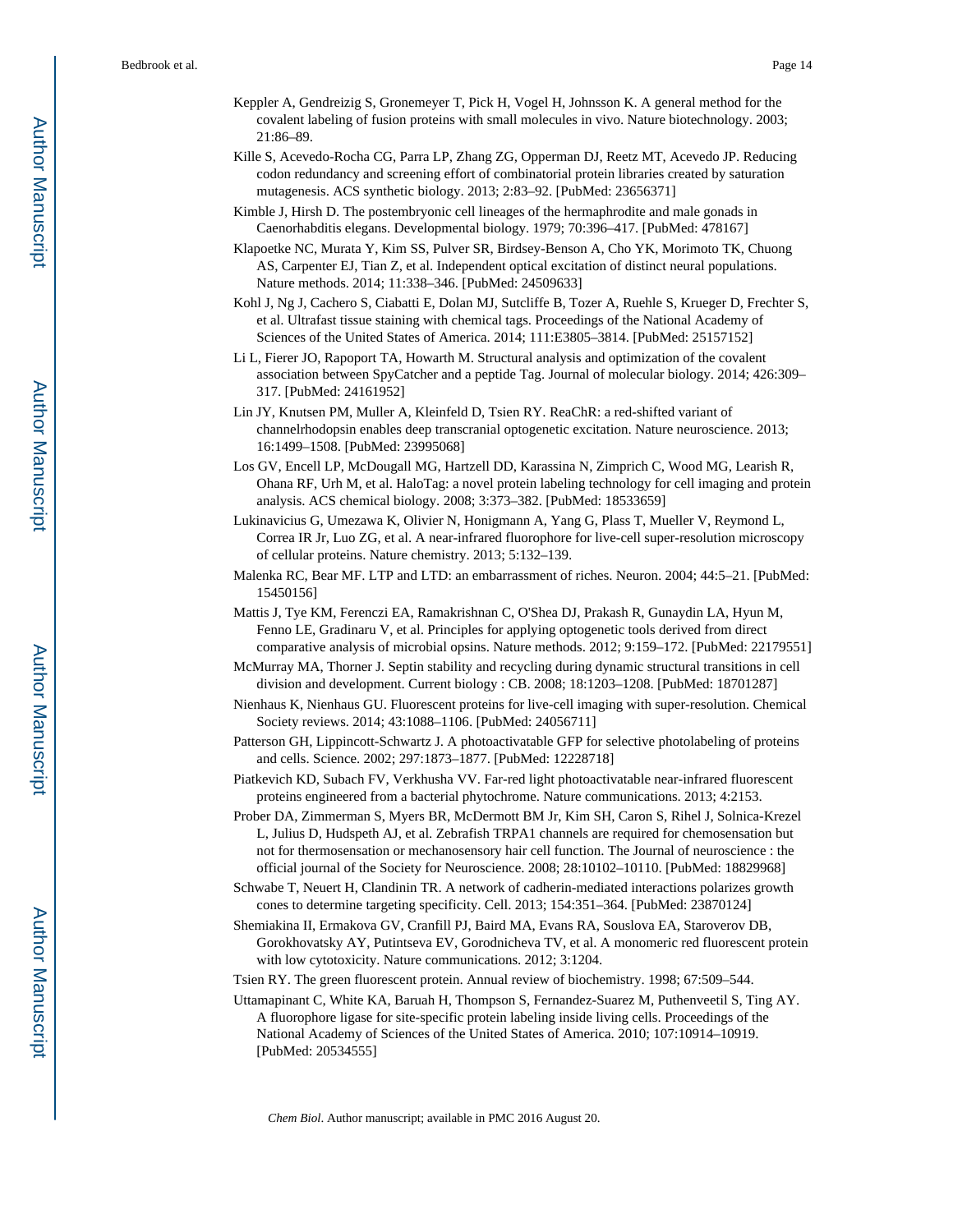- Wietek J, Wiegert JS, Adeishvili N, Schneider F, Watanabe H, Tsunoda SP, Vogt A, Elstner M, Oertner TG, Hegemann P. Conversion of channelrhodopsin into a light-gated chloride channel. Science. 2014; 344:409–412. [PubMed: 24674867]
- Yang B, Treweek JB, Kulkarni RP, Deverman BE, Chen CK, Lubeck E, Shah S, Cai L, Gradinaru V. Single-cell phenotyping within transparent intact tissue through whole-body clearing. Cell. 2014; 158:945–958. [PubMed: 25088144]
- Zakeri B, Fierer JO, Celik E, Chittock EC, Schwarz-Linek U, Moy VT, Howarth M. Peptide tag forming a rapid covalent bond to a protein, through engineering a bacterial adhesin. Proceedings of the National Academy of Sciences of the United States of America. 2012; 109:E690–697. [PubMed: 22366317]
- Zhang WB, Sun F, Tirrell DA, Arnold FH. Controlling macromolecular topology with genetically encoded SpyTag-SpyCatcher chemistry. Journal of the American Chemical Society. 2013; 135:13988–13997. [PubMed: 23964715]
- Zhou XX, Lin MZ. Photoswitchable fluorescent proteins: ten years of colorful chemistry and exciting applications. Current opinion in chemical biology. 2013; 17:682–690. [PubMed: 23876529]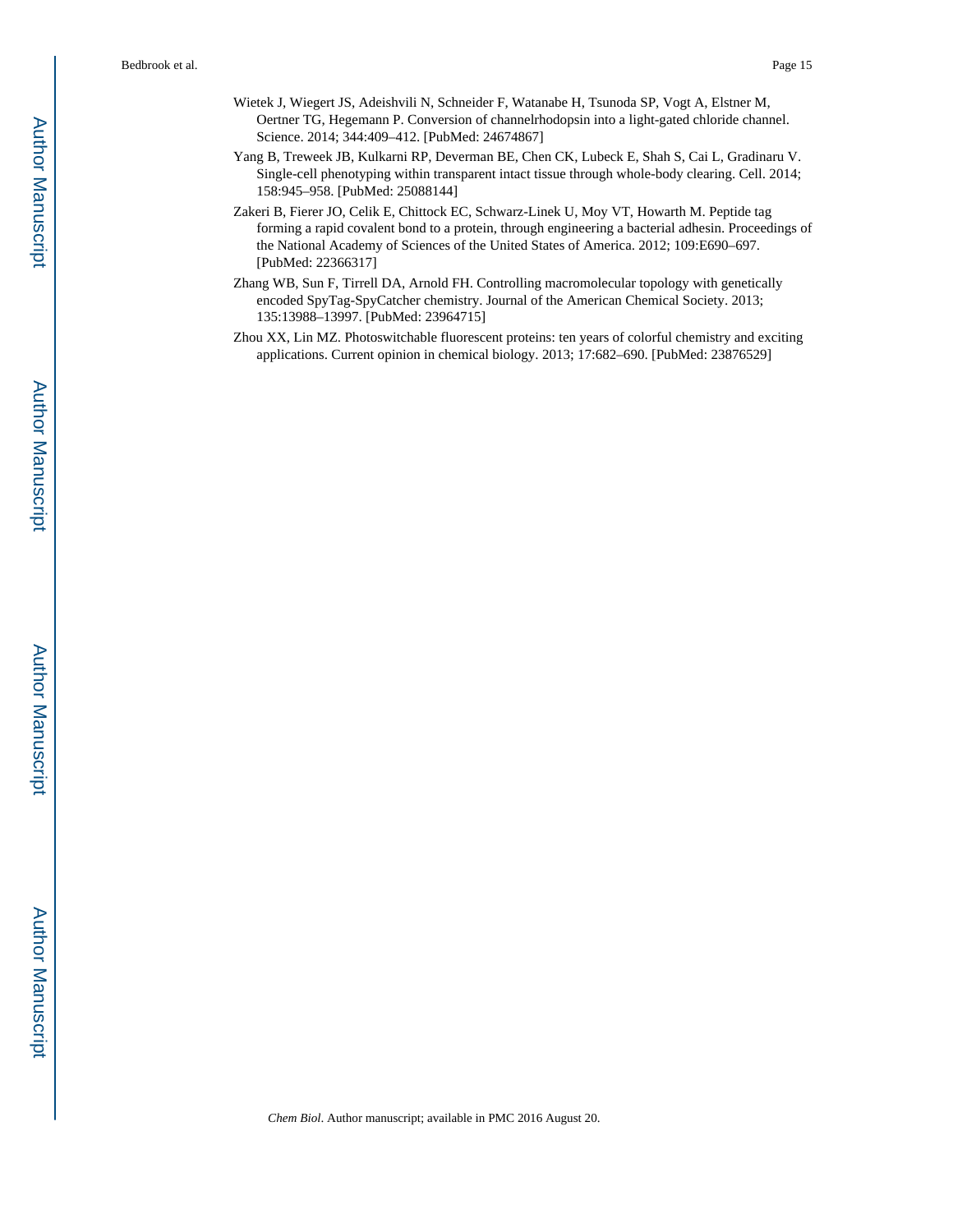## **Highlights**

- SpyTag/SpyCatcher tracks membrane localization of proteins in live cells

- Post-translational covalent labeling of membrane-localized ChRs

- SpyTag/SpyCatcher system tracks membrane localization of ChRs in living *C. elegans*

- Screening membrane localization of opsins in a 96-well format.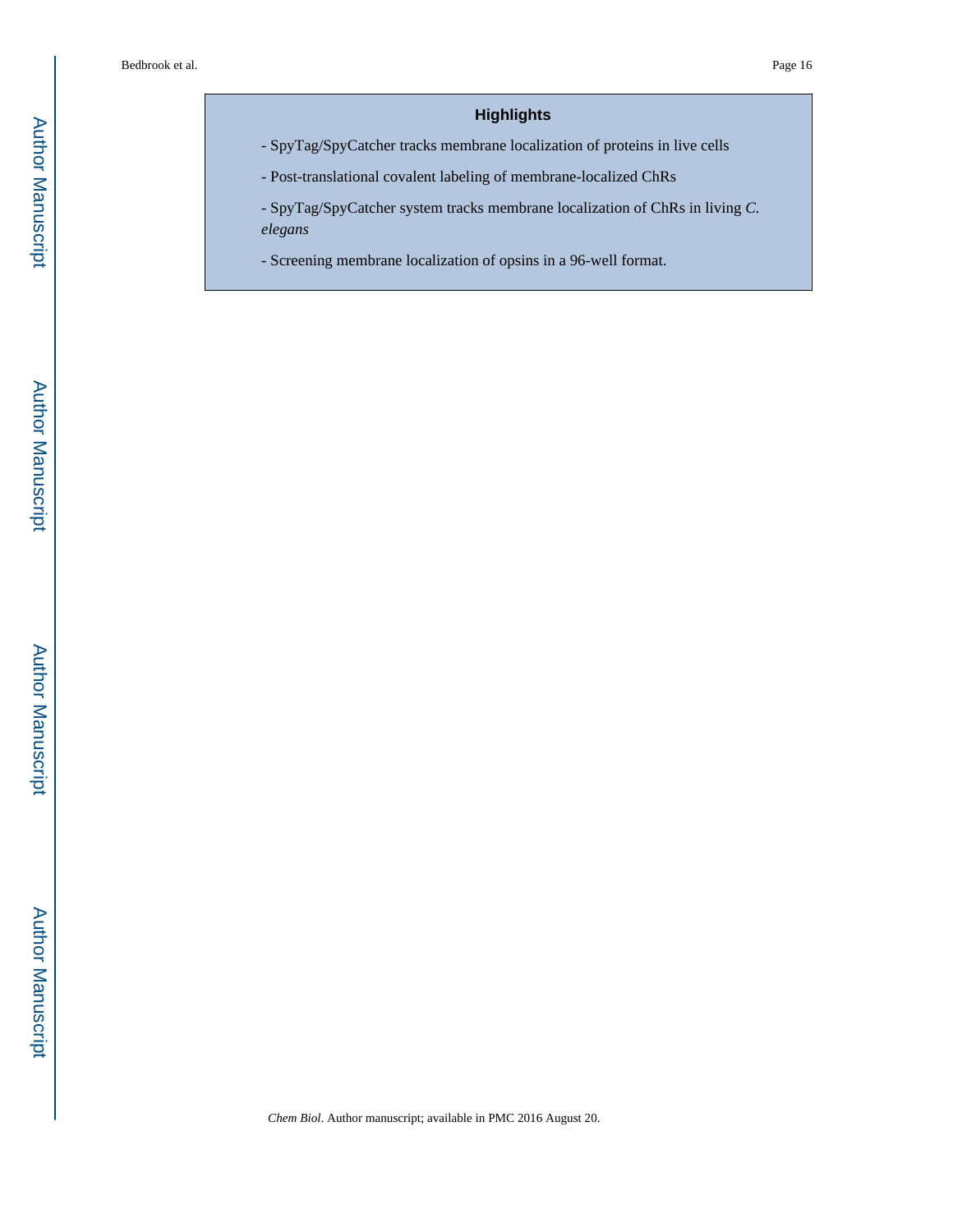

**Figure 1. SpyTag fused to the N-terminus of C1C2 enables covalent binding of Catcher-GFP for membrane-localized Tag-C1C2 detection in live neurons without affecting light-induced currents** (**A**) Construct design and labeling assay workflow. (left) Schematic of SpyTag fused to the N-terminus of C1C2-mCherry (Tag-C1C2-mCherry) under a CMV promoter for expression in mammalian cells. (middle left) Correctly folded Tag-C1C2-mCherry displays the SpyTag extracellularly. (middle right) His-tagged SpyCatcher fused to a small elastin-like protein (ELP) and GFP (Catcher-GFP) with a T5 promoter for expression in *E. coli*. (right) Extracellular application of Catcher-GFP converts the membrane localized Tag-C1C2 mCherry to GFP-Catcher-Tag-C1C2-mCherry through formation of a covalent bond between the reactive lysine residue in SpyCatcher and the reactive aspartic acid residue in the surface-displayed SpyTag. (**B**) Maximum intensity projection of Tag-C1C2-mCherry expressing neurons (red), Catcher-GFP membrane-localized protein binding (green), and merge of red and green channels with DIC image of neuronal cells (inset: single plane confocal images of each) showing specific labeling of membrane-localized Tag-C1C2 mCherry. Only the cells expressing the Tag-C1C2-mCherry show binding of the Catcher-GFP. (**C**) Fluorescence measurements of mCherry in cultured neurons for C1C2-mCherry  $(N = 15)$ , Tag-C1C2-mCherry  $(N = 18)$  and GFP-Catcher-Tag-C1C2-mCherry  $(N = 9)$ showing no significant difference. One-way ANOVA,  $P = 0.095$ . (**D**) Whole-cell recordings of peak photocurrents induced by different wavelengths in cultured neurons under voltage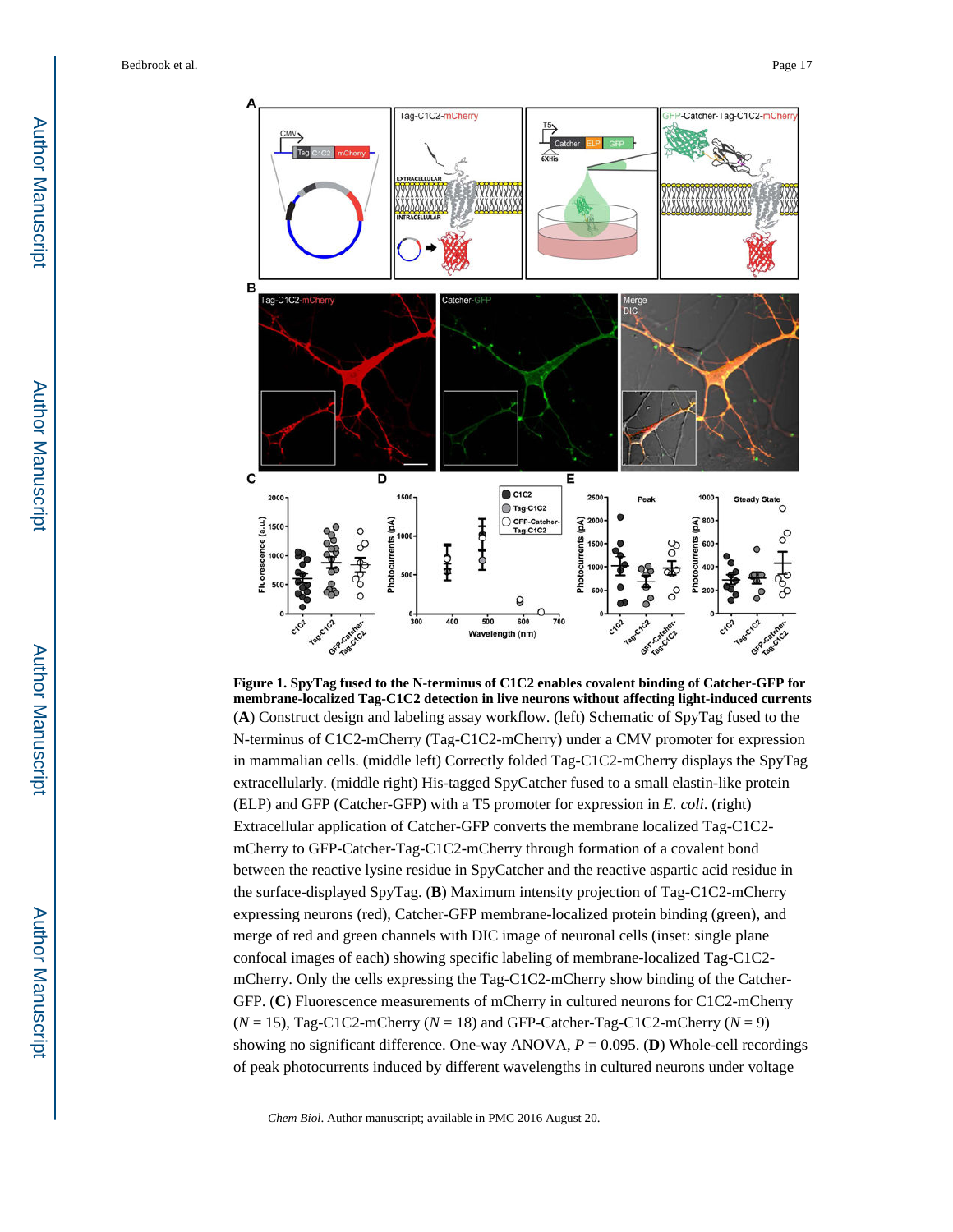clamp. Neurons expressing C1C2-mCherry ( $N = 9$ ), Tag-C1C2-mCherry ( $n = 7$ ) and GFP-Catcher-Tag-C1C2-mCherry ( $N = 8$ ) show similar spectral properties. (**E**) Peak and steadystate photocurrents induced by 480 nm light in cultured neurons under voltage clamp. Cells expressing C1C2-mCherry (*N* = 9), Tag-C1C2-mCherry (*N* = 7) and GFP-Catcher-Tag-C1C2-mCherry ( $N = 8$ ) show no significant difference in peak or steady state currents. Oneway ANOVA, peak currents:  $P = 0.4$  and steady state currents:  $P = 0.3$ . All population data are plotted as mean  $\pm$  SEM. Not significant (ns),  $P > 0.05$ . Scale bar, 10  $\mu$ m.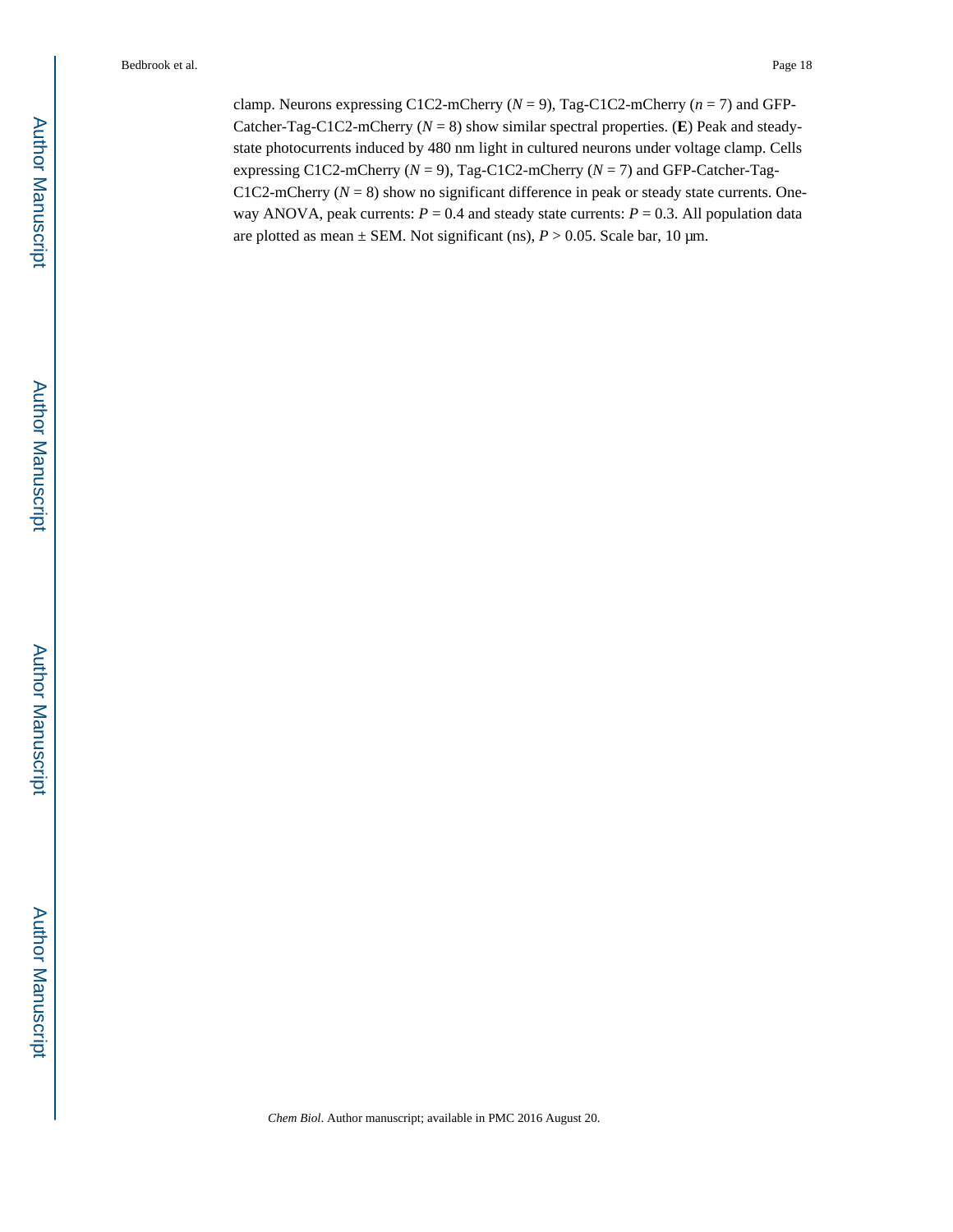

#### **Figure 2. Opsin SpyTag fusion construct requirements for successful binding of SpyCatcher and application of the SpyTag/SpyCatcher to ReaChR**

(**A**) (top) Schematic of 3 different C1C2/SpyTag designs with corresponding labeling patterns (bottom). (1) SpyTag fused to the N-terminus of C1C2-mCherry after the signal peptide cleavage site results in expression of Tag-C1C2-mCherry with the SpyTag displayed on the extracellular surface of the cell which successfully binds extracellularly applied Catcher-GFP. (2) SpyTag with the reactive aspartic acid (D12) residue mutated to alanine (A12) fused to the N-terminus of C1C2-mCherry after the signal peptide cleavage site results in expression of Tag(DA)-C1C2-mCherry. The mutated SpyTag does not bind to extracellular Catcher-GFP. (3) SpyTag fused to the N-terminus of C1C2-mCherry before the signal peptide cleavage site results in expression of C1C2-mCherry but no binding to extracellular Catcher-GFP. Single plane confocal images shown. (**B**) Maximum intensity projection of ReaChR-mCherry and Tag-ReaChR-mCherry expression in primary neuronal cultures under a CMV promoter. Application of Catcher-GFP to Tag-ReaChR-mCherry expressing neuron shows labeling. Fluorescence comparison of neurons expressing ReaChR-mCherry ( $N = 6$ ) compared with neurons expressing Tag-ReaChR-mCherry ( $N = 5$ ) shows no significant difference between the two opsin constructs (unpaired t-test,  $P = 0.7$ ). (**C**) Whole-cell recordings of peak and steady-state photocurrents induced by 590 nm light under voltage clamp in neurons expressing ReaChR-mCherry (*N* = 3) and Tag-ReaChR-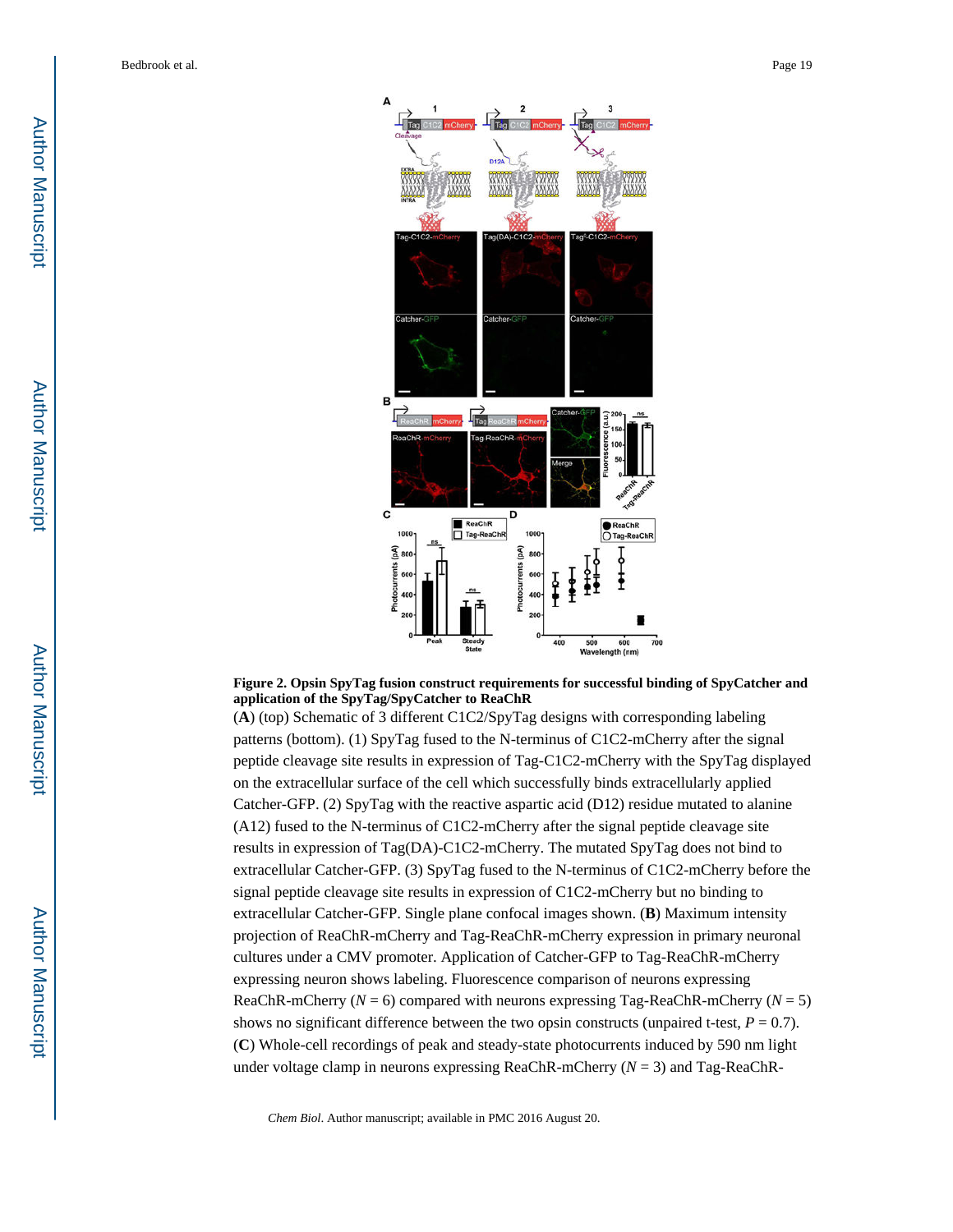mCherry ( $N = 5$ ) shows no significant difference (unpaired students *t*-test, peak:  $P = 0.3$  and steady state:  $P = 0.6$ ). (**D**) Peak photocurrents induced by different wavelengths of light under voltage clamp in neurons expressing ReaChR-mCherry (*N* = 3) and Tag-ReaChRmCherry (*N* = 5). ReaChR-mCherry and Tag-ReaChR-mCherry show similar spectral properties. All population data are plotted as mean ± SEM. Not significant (ns), *P* > 0.05. Scale bar, 10 μm.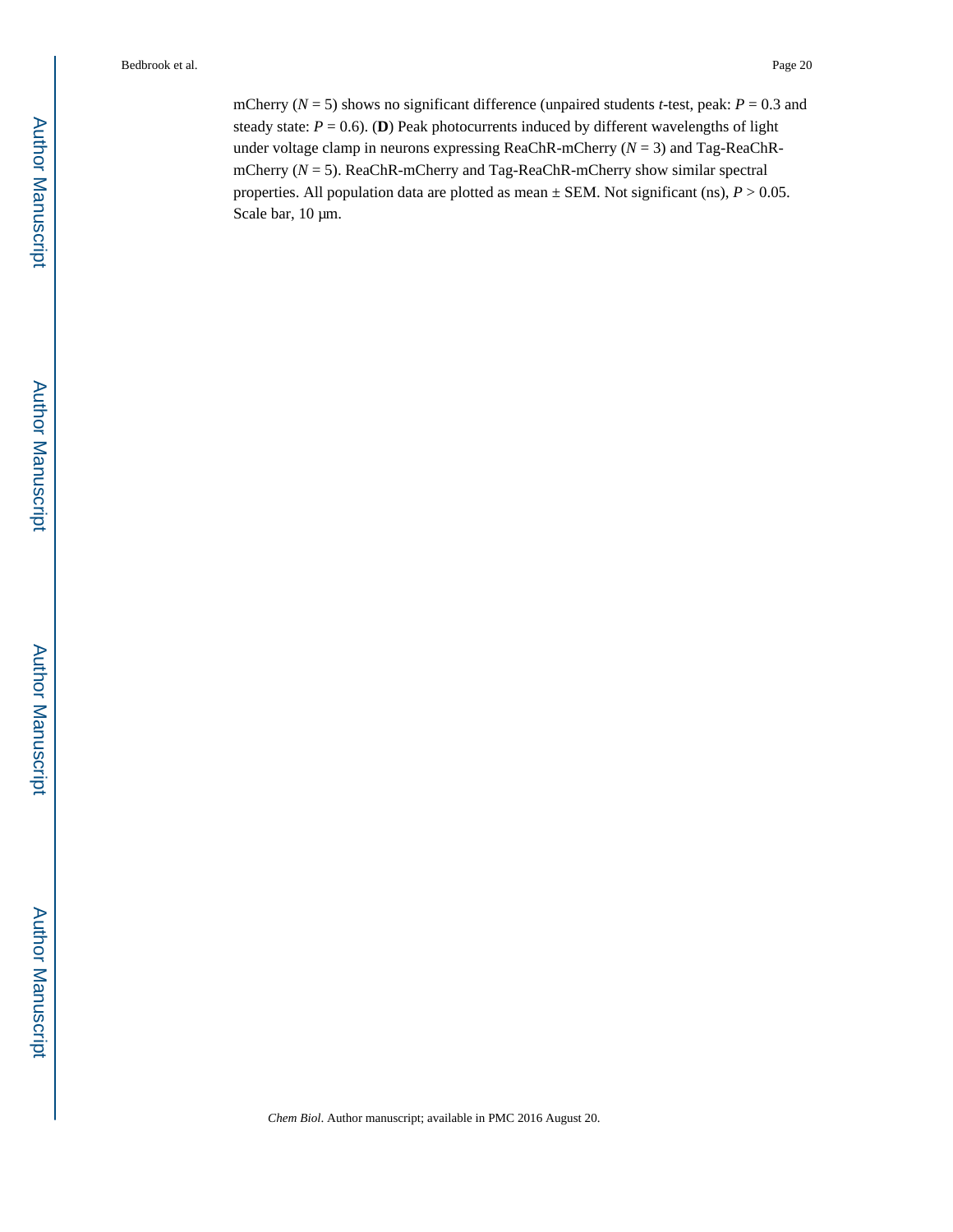

**Figure 3. A screen for membrane localization based on SpyTag/SpyCatcher for optogenetics** (**A**) Screening assay workflow. From left to right: Schematic of the SpyTag/SpyCatcher opsin membrane localization assay for screening in a 96-well format. Site-saturation mutagenesis of the *CMV*∷*Tag-ReaChR-mCherry* backbone targeting specific amino acid locations. Transformation of the library into *E. coli*. Selection and isolation of plasmid DNA of individual clones. Transfection of HEK cells plated in a 96-well plate with each clone in a different well. Catcher-GFP is then added to each well, incubated for 1 hour and washed. Cells in each well are imaged for both mCherry fluorescence and GFP fluorescence. (**B**) GFP/mCherry fluorescence vs mCherry fluorescence for the two site-saturation libraries at amino acids N298 and E130 in ReaChR. Library 'variants' are shown in gray, 'hits' in orange and 'poor localizers' in blue. The mean fluorescence with SEM of the Tag-ReaChR parent is shown in black  $(N = 4)$ . (C) Distribution of GFP/mCherry fluorescence ratio for each of the two site-saturation libraries. (**D**) Example images from the screening process for non-tagged control (ReaChR), parent (Tag-ReaChR), Tag-ReaChR mutant 'hits' and Tag-ReaChR mutant 'poor localizers' from the E130 library. Full field, population images were taken for each tested variant and used to measure the GFP and mCherry fluorescence. Amino acid mutations at residue 130 are highlighted in orange for the 'hits' and in blue for the 'poor localizers' in the variants label. (**E**) Single plane confocal images of parent (Tag-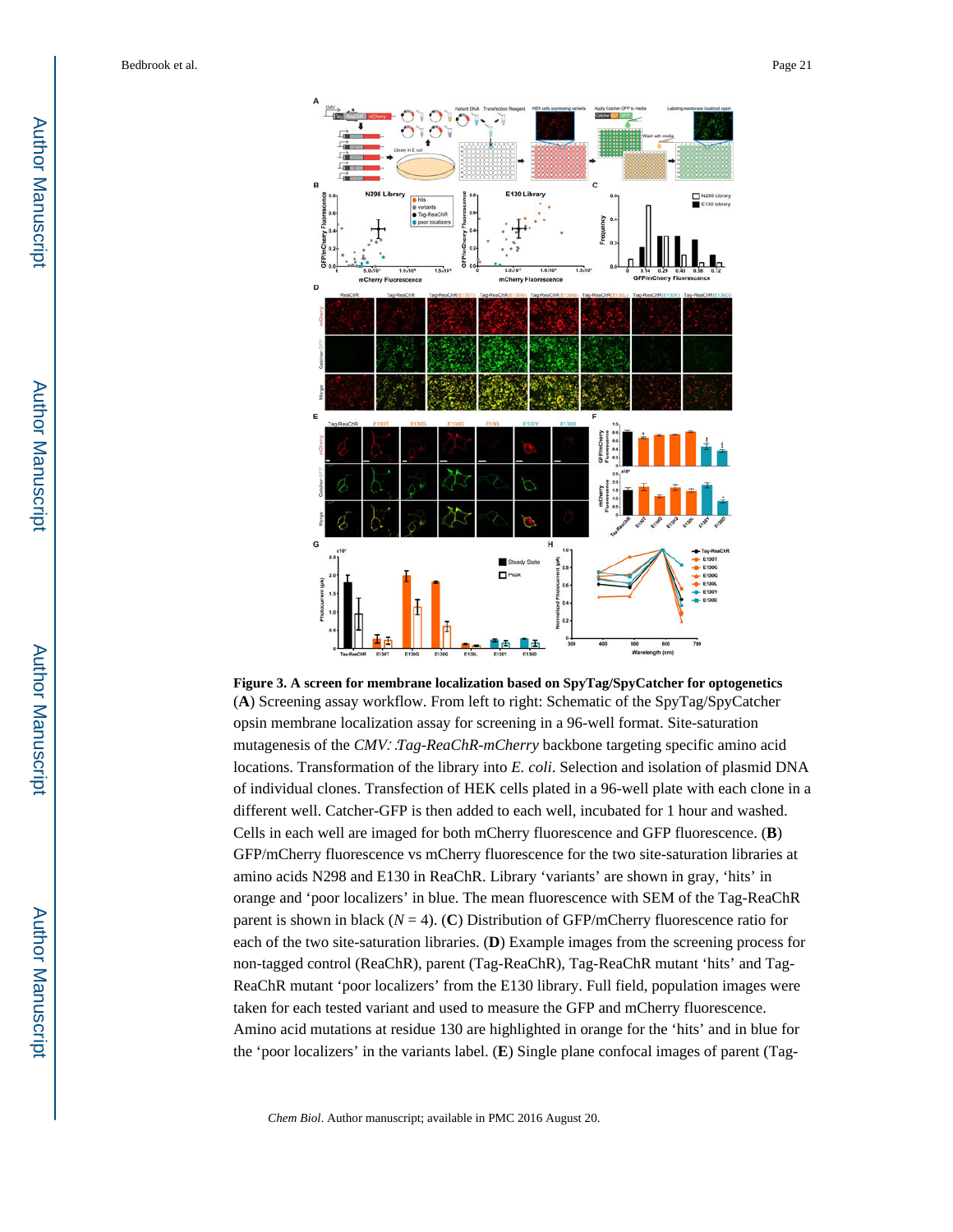ReaChR-mCherry) compared with the 'hits' and 'poor localizers' of mCherry (red), Catcher-GFP (green) and merge. (**F**) (top) GFP/mCherry fluorescence ratio or (bottom) mCherry fluorescence of Tag-ReaChR (*N* = 24) compared with ReaChR variants (E130T: *N*  = 27, E130T: *N* = 72, E130Q: *N* = 43, E130L: *N* = 64, E130Y: *N* = 14, and E130D: *N* = 33) from single plane confocal images of HEK cells expressing the tagged opsins with intensity measurements made by selection of a region of interest around each cell and measurement of mean GFP and mCherry fluorescence across the region. Comparisons between Tag-ReaChR with each variants was done by Dunnett's Multiple Comparison Test. (**G**) Recordings of peak and steady-state photocurrents induced by 590 nm light under voltage clamp in HEK cells expressing Tag-ReaChR-mCherry  $(N = 6)$ , each of the 'hits' (each variant,  $N = 3$ ) and the 'poor localizers' (each variant,  $N = 3$ ) from the E130 library. (**H**) Peak photocurrents induced by different wavelengths of light under voltage clamp in HEK expressing Tag-ReaChR-mCherry, each of the 'hits' and the 'poor localizers' from the E130 library. Photocurrents are normalized to show spectral sensitivity. All population data are plotted as mean ± SEM. \**P* < 0.05, \*\**P* < 0.01, \*\*\* *P* < 0.001. Scale bar, 10 μm.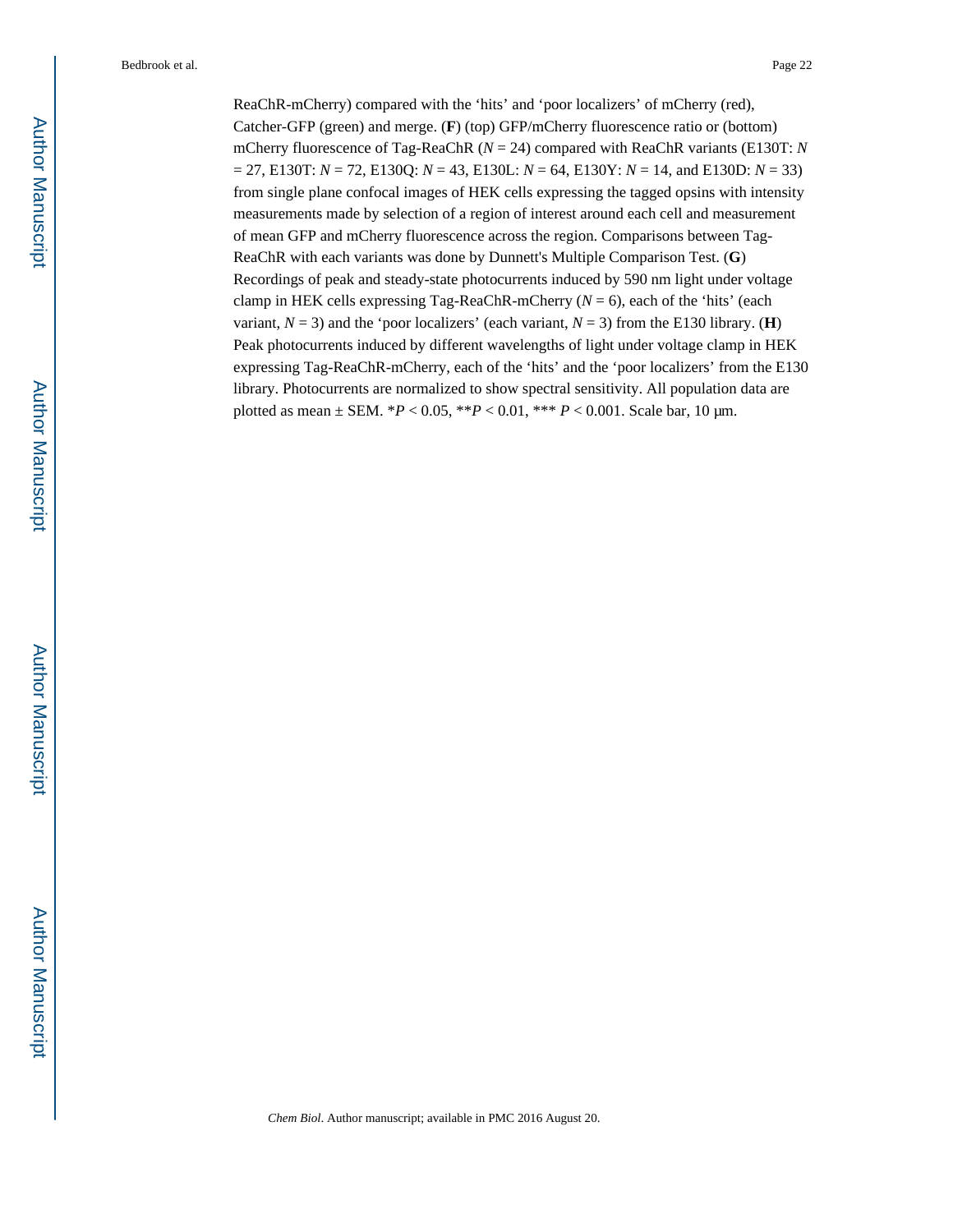

**Figure 4. The N-terminal SpyTag opsin fusion construct (Tag-C1C2-mCherry) is able to express and traffic to the plasma membrane more efficiently than the N-terminal SNAP-tag opsin fusion construct (SNAP-tag-C1C2-mCherry) in mammalian cell culture**

(**A**) Fluorescence images of total opsin-mCherry expression (red) and successful labeling of membrane localized expression (green). Example cell with high expression (top) and low expression (bottom) comparing two different construct/labeling sets: SNAP-tag-C1C2 mCherry/SNAP-Surface®488 (left) and Tag-C1C2-mCherry/Catcher-GFP (right). (**B**) (left) Plot of the ratio of membrane localized fluorescence to total fluorescence of the SNAP-tag-C1C2-mCherry ( $N = 32$  cells) vs Tag-C1C2-mCherry ( $N = 27$  cells) expressing cells. The Tag-C1C2-mCherry construct shows a larger fraction of total expression localized to the plasma membrane while the SNAP-tag-C1C2-mCherry construct has a larger fraction of its total expression internally localized. There is a significant difference in the ratio of membrane-localized opsin between the two constructs. Unpaired *t*-test,  $p < 0.0001$ . (right) Plot of the total level of fluorescence of the SNAP-tag-C1C2-mCherry (*N* = 32 cells) vs Tag-C1C2-mCherry (*N* = 27 cells) expressing cells. (**C**) Peak (filled bar) and steady-state (empty bar) photocurrents induced by 480 nm light in HEK cells under voltage clamp. Cells expressing SNAP-tag-C1C2-mCherry  $(N = 9)$ , and Tag-C1C2-mCherry  $(N = 10)$  show a significant difference in peak and steady-state currents. Unpaired *t*-test, peak currents:  $p =$ 0.0053 and steady-state currents:  $p = 0.0019$ . (**D**) Total fluorescence measurements of mCherry in cultured HEK cells expressing either SNAP-tag-C1C2-mCherry (*N* = 10) or Tag-C1C2-mCherry  $(N = 11)$  used for whole-cell recordings show no significant difference. Unpaired *t*-test,  $p = 0.688$ . (**E**) Whole-cell recordings of peak photocurrents induced by different wavelengths in HEK cells under voltage clamp. HEK cells expressing SNAP-tag-C1C2-mCherry and Tag-C1C2-mCherry show similar spectral properties. All population data are plotted as mean  $\pm$  SEM. Not significant (ns),  $p > 0.05$ . \* $p < 0.05$ ; \*\* $p < 0.01$ ; \*\*\* $p$  $< 0.001$ . Scale bar, 10 μm.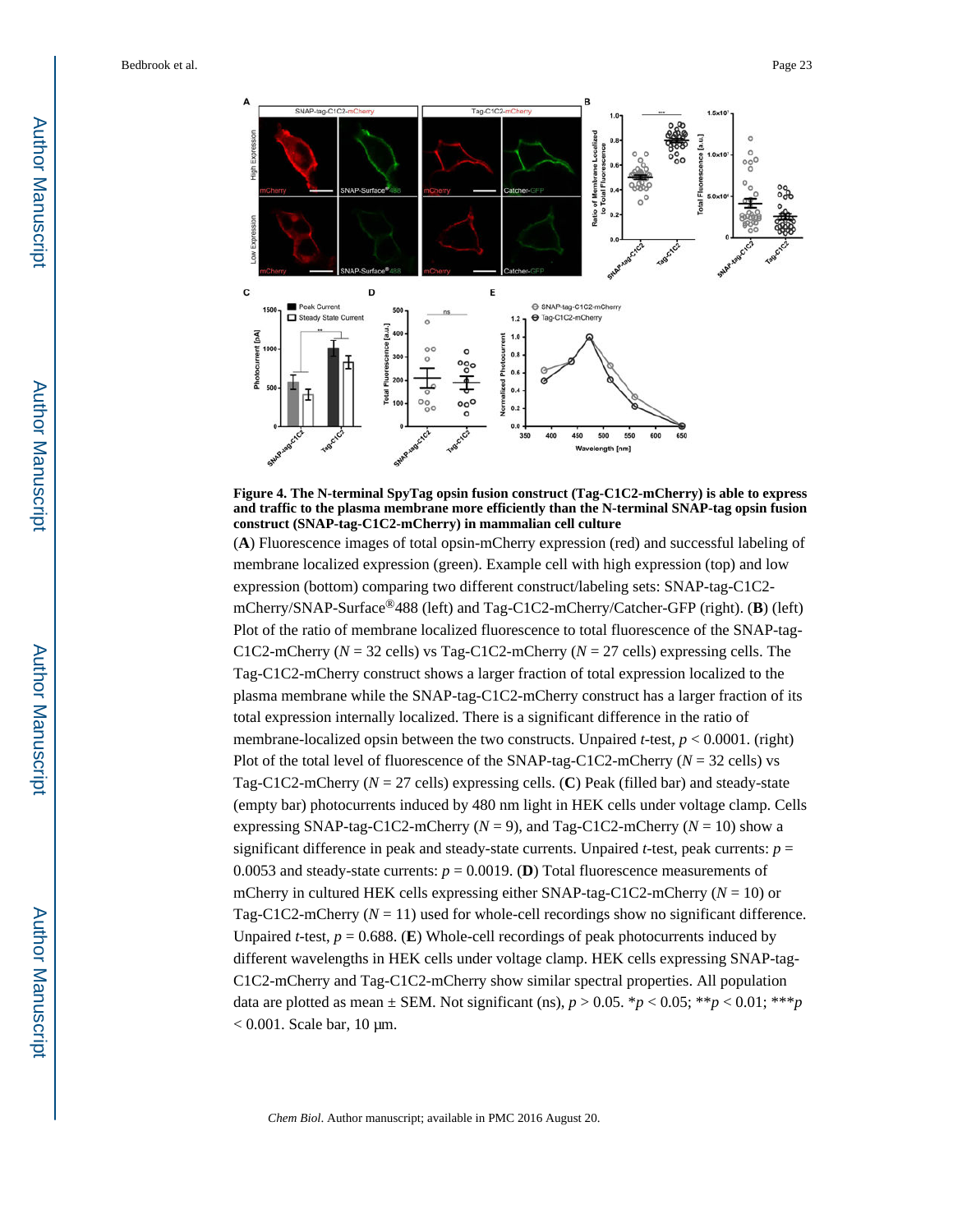

#### **Figure 5. SpyTag fusion constructs shows efficient single-cell labeling with SpyCatcher in fixed and live** *C. elegans*

(**A**) (left) Schematic of Tag-C1C2-mCherry expression in the distal tip cells (DTCs) under the *hlh-12* promoter, dissection of the expressing *C. elegans* gonad and labeling of the dissected, fixed tissue with the Catcher-GFP. (right) Single plane confocal images of Tag-C1C2-mCherry expression in one DTC (red) with efficient labeling of Catcher-GFP (green) specific to the Tag-C1C2-mCherry expressing DTC. (**B**) (top) Schematic of transgenic *C. elegans* expressing Tag-C1C2-mCherry in the DTCs under the *hlh-12* promoter and Catcher-GFP under a heat-shock (HS) promoter. The *HS*∷*Catcher-GFP* construct expresses Catcher-GFP in many tissue types upon HS treatment. Catcher-GFP is then secreted from cells into the body cavity. Single plane confocal images of a *C. elegans* expressing Tag-C1C2-mCherry in the DTC: without HS treatment show mCherry expression in the DTC without any Catcher-GFP expression and labeling; 3 hours post HS treatment shows mCherry expression in the DTC and significant Catcher-GFP expression throughout the body cavity with specific labeling of the Tag-C1C2-mCherry. While single plane confocal images of a *C. elegans* without Tag-C1C2-mCherry expression in the DTC 3 hours post HS treatment shows significant Catcher-GFP expression throughout the body cavity without specific labeling of the DTC, imaging 24 hours after HS shows decreased levels of GFP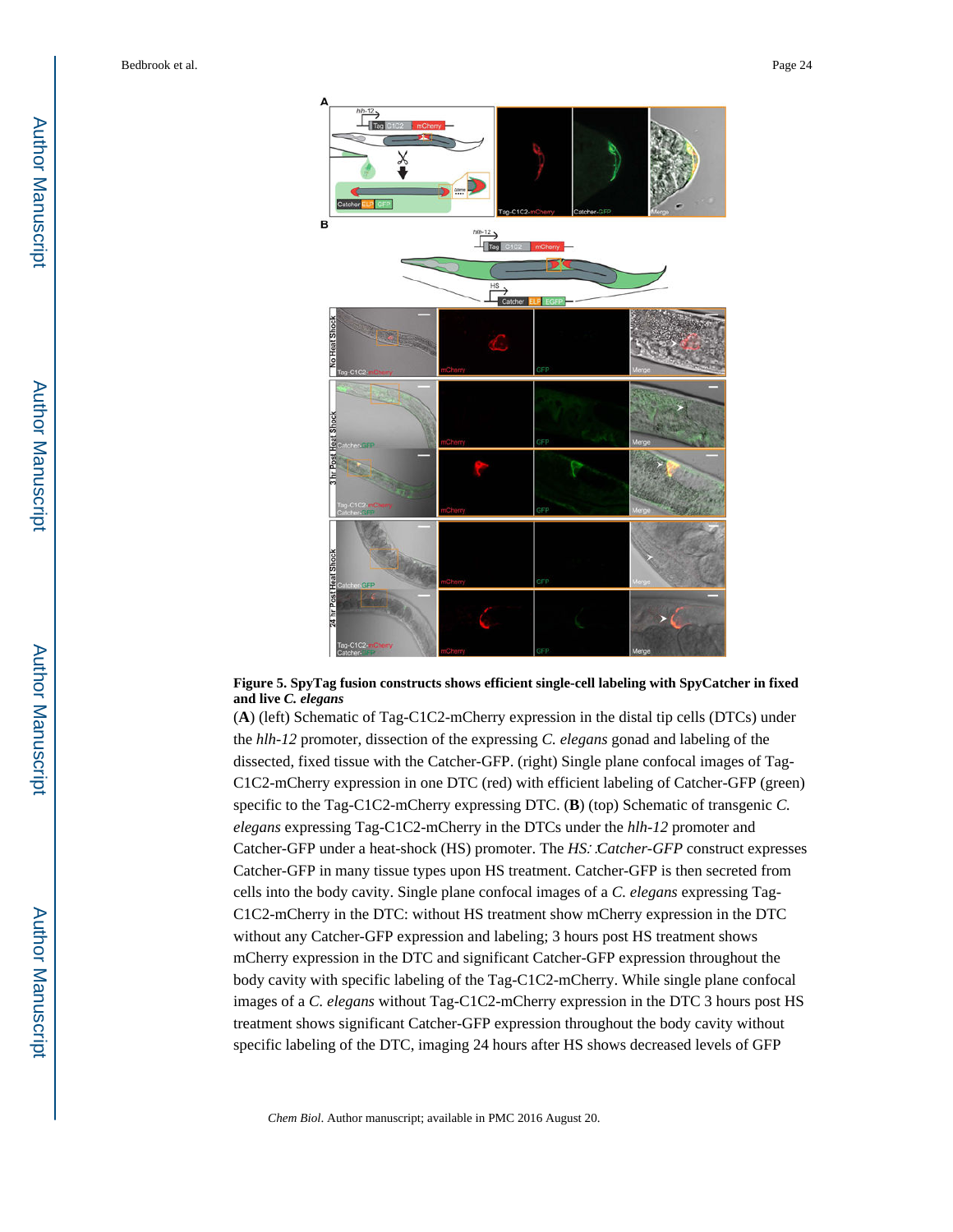throughout the *C. elegans* while specific labeling of the DTC is achieved with Tag-C1C2 mCherry expression in the DTC. Scale bar, 20 μm.